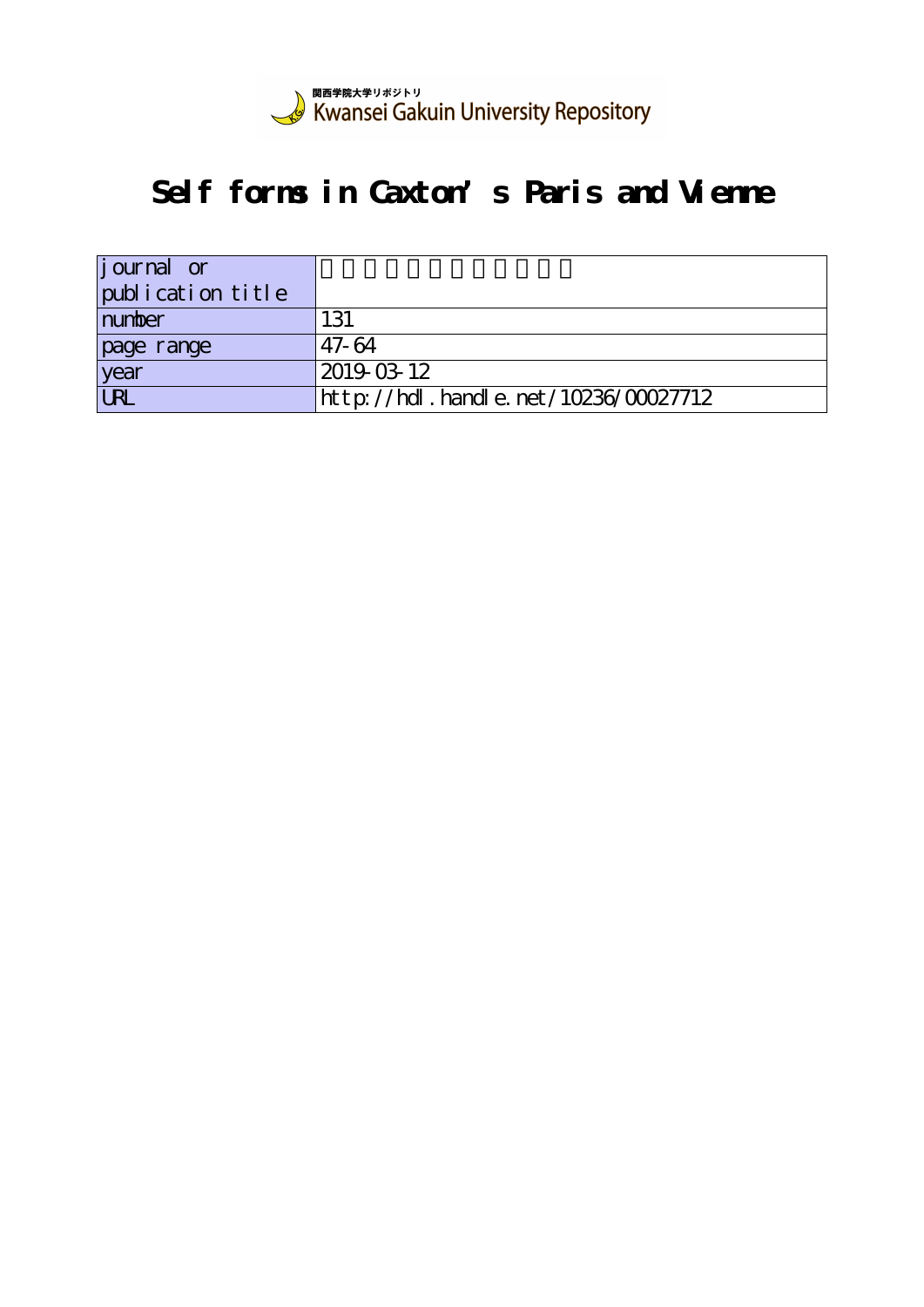## *Self*-forms in Caxton's *Paris and Vienne*<sup>\*1)</sup>

## Yoko IYEIRI\*\* Mitsumi UCHIDA\*\*\*

#### **1. Introduction**

English has a set of well-established *self*-forms in the reflexive, for which some contemporary dialects are known to present variant forms such as *meself* (for *myself*), *hisself* (for *himself*) and simple personal pronouns used reflexively (rather than *self*-forms) (see Siemund et al. 2012: 414-422, among many others). This in part reveals the history of reflexive *self*-forms in a visible way: *self* was originally an intensifier used together with other words and its frequent occurrence side by side with personal pronouns led to the development of the compound reflexive forms found in Present-day English.<sup>2)</sup> In Old and Middle English, when reflexive *self*-forms were not fully established, simple personal pronouns often served as reflexive pronouns, as in the following example from Caxton's *Paris and Vienne*: 3)

(1) & after in that contrey he enformed *hym* & lerned the waye to the mounte of caluarye and of Iherusalem  $(59/7-8)^{4}$ 

In this example, the object pronoun *hym* refers to *he*, the subject of the sentence, and hence it is reflexive.

On the other hand, *self* is often attested side by side with simple reflexive personal pronouns from the Old English period onwards, showing a sign of the upcoming development of *self*-forms. See the following example quoted from the same text:

(2) And after he arayed *hym self* and cladde *hym* moche nobly & wente to do the reuerence to the daulphyn and to dame Dyane And after to Vyenne theyr doughter (26/67)

─────────────────────────────────────────────────────

<sup>\*</sup>**Key words: reflexive pronouns, translation, William Caxton**

<sup>\*\*</sup>Professor, Faculty of Letters, Kyoto University

<sup>\*\*\*</sup>Professor, School of Sociology, Kwansei Gakuin University

<sup>1 )</sup> This study was in part supported by JSPS Kakenhi (Grant Number 15K02546).

<sup>2)</sup> An additional original meaning of *self* is 'the same'. See Poutsma (1904-1926, II, I-B: 831).

<sup>3)</sup> In the present paper, the term *self*-form is used for the combination of a personal pronoun and *self*, whether or not there exists a space between the two. Hence, *himself* in Present-day English is a *self*-form, while *hym self* as found in earlier English is also a *self*-form.

<sup>4 )</sup> Unless otherwise specified, the English citations in the present paper are from Caxton's *Paris and Vienne* edited by Leach (1957). The page and line references in the quotations are to this edition, while emphasis in the citations is ours.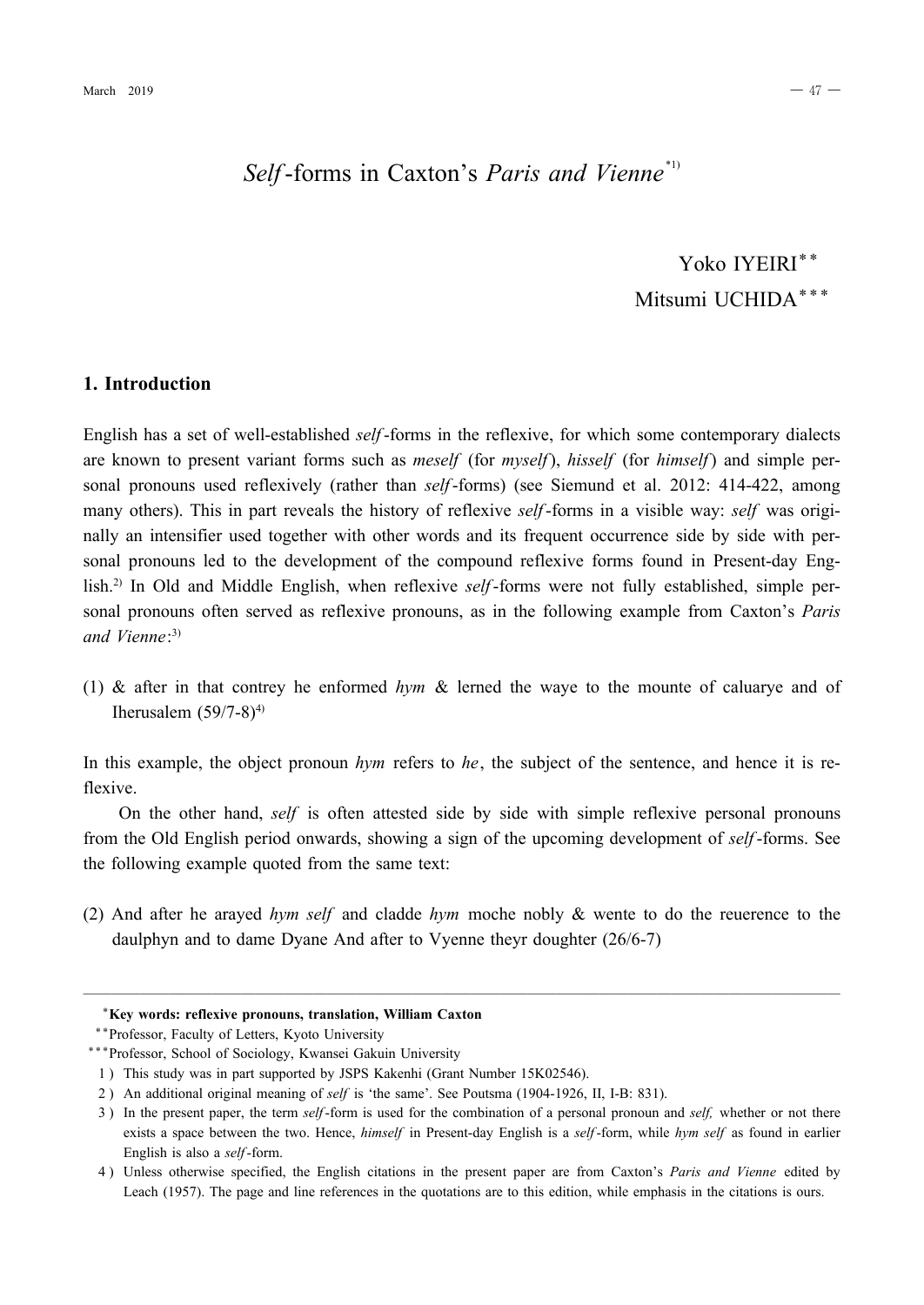In this example, the first reflexive pronoun is accompanied by *self* (i.e. *arrayed hym self*), whereas the second is not (i.e. *cladde hym*). Examples (1) and (2), both from Caxton's *Paris and Vienne,* illustrate the coexistence of forms with and without *self* in earlier English. According to Mustanoja (1960: 152153), "[t]he simple personal pronoun [without *self*] continues to predominate . . . down to the 15th century",<sup>5)</sup> and Visser (1963-1973, I: §456) implies that this situation remains even at the beginning of the Modern English period, stating: "In the first century of the Modern Period the relative frequency of the simple and the compound pronoun [with *self*] is almost the same as it was in the second part of the preceding century".

The present paper focuses on the end of the fifteenth century, especially the language used in the Middle English translation of *Paris and Vienne,* which was published by Caxton in 1485. This text, as shown above, displays a transitional and also crucial stage in the development of *self*-forms in the history of English. König & Siemund (2000: 41) note that some European languages utilize different forms for intensifiers and reflexives pronouns, while others employ the same form for the two. Although contemporary English belongs to the latter category, *self*-forms serving for the two functions, the use of simple pronouns alone without intensifying *self* was common in earlier English. They also maintain that intensifiers can often be the source for the development of reflexive pronouns, as in the history of English (pp. 5556). The present study amplifies this historical path. The fact that *Paris and Vienne* is a translation from French is a matter of interest. Reflexive forms in French may or may not be rendered as reflexives in English, and may or may not be accompanied by *self.* This will also be a concern in the present paper.

The section that follows will give a short survey of previous studies; this will be followed by some details about *Paris and Vienne* and a morphological discussion of *self* within the text. From Section 4 onwards, this paper will explore various uses in *Paris and Vienne* of *self*-forms as opposed to simple reflexive pronouns, including the type of reflexive environments (with verbs and prepositions), the person and the correspondence between French and English in translation. The final section will conclude the present paper.

### **2. Historical development of** *self***-forms in English: A survey**

*Self* was originally an intensifier occurring with other words to be intensified, although the use of *self* alone is also attested from Old English onwards. The path to the development of reflexive *self*-forms opens where it occurs together with reflexive pronouns, which were in Old and Middle English identical with simple personal pronouns (i.e. *me, him* etc.). Ogura's (1989a) comprehensive research into reflexive forms with and without *self* from Old to early Middle English shows that forms with *self* as well as those without were common from Old English onwards. Hence, it is difficult to trace the exact "beginning" of this competition. It had already begun by the time of the Old English period, although the common occurrence of *self* with noun phrases rather than personal pronouns in Old and early Middle English (cf. Ogura 1989a) shows that it was still pretty much an independent word modifying other elements. *Self* was usually an adjective showing adjectival endings, owing to the number, gender and case of the nouns and personal pronouns they modified, whereas it is known to have increasingly been used as a noun. Such forms as *myself* and *ourselves* (including *hisself* in dialects) derive from

─────────────────────────────────────────────────────

<sup>5)</sup> He also notes the remnant existence of some simple pronouns in the reflexive use in Present-day English (p. 153).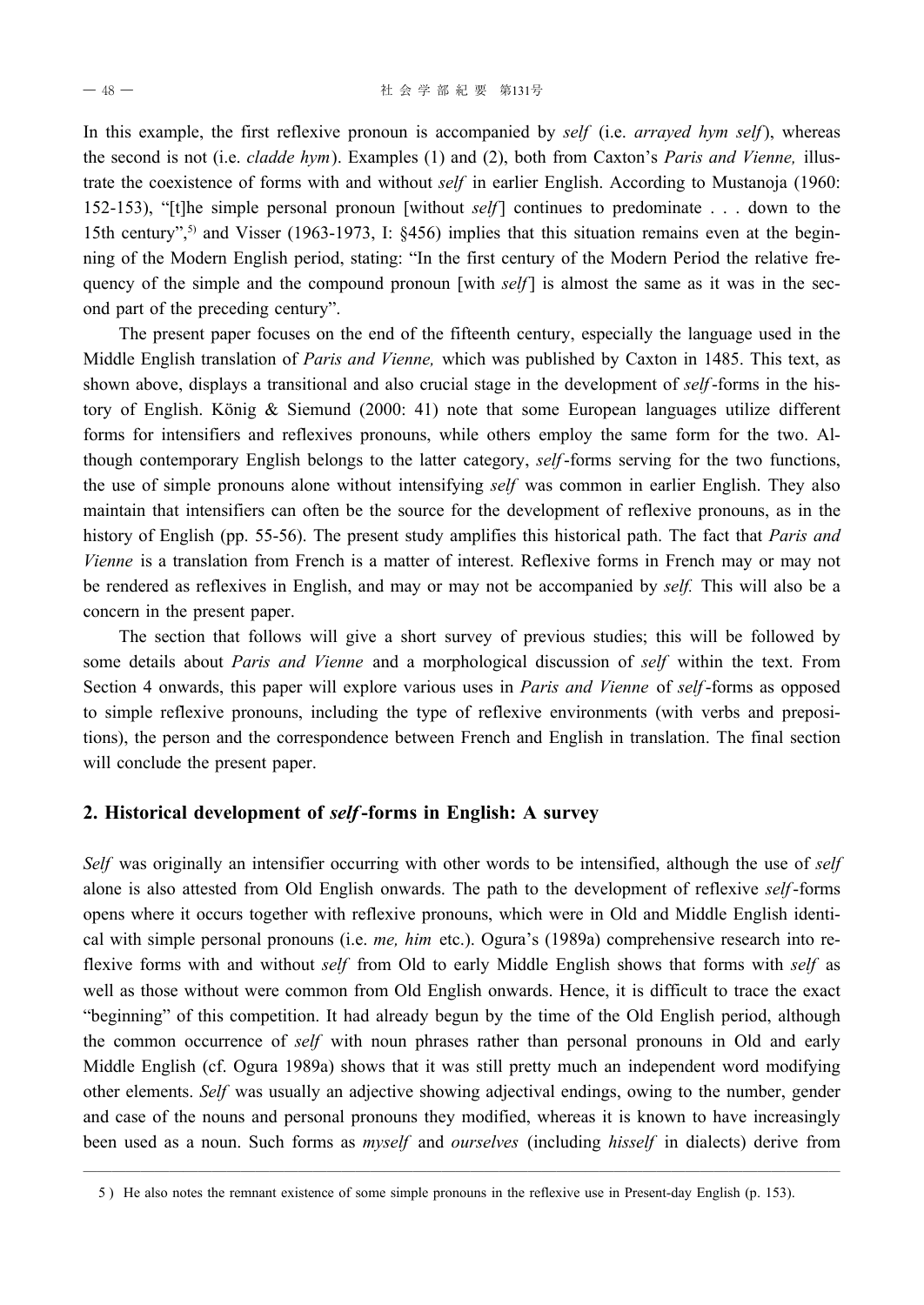this nominal interpretation of *self* (cf. Poutsma 1904-1926, II, 1-B: 831-832).<sup>6)</sup>

The path of development to be observed in Middle English is not a dramatic categorical shift, but an increasingly stronger linkage between *self* and reflexive personal pronouns it modifies, together with the steady decrease of the use of simple personal pronouns as reflexives. Simultaneously, the general loss of endings in Middle English contributed to the demise of some formerly possible forms of *self* such as *selfum* and *selfne.* Also, the general merger of dative and accusative forms of personal pronouns often obscured the distinction between the two cases in the reflexive in Middle English. This in turn contributes to the fixation of the now restricted number of the combinations between the personal pronoun and *self*, leading to the establishment of *self*-forms as reflexive pronouns. For the reduction of the whole inventory of reflexive forms with or without *self* in Middle English, see Visser (19631973, I: §439).

However, the expansion of *self*-forms was, according to Mustanoja (1960: 152-153), relatively slow during the Middle English period. As mentioned above, he points to the predominance of simple personal pronouns in the reflexive till the fifteenth century. On the other hand, Ogura (2003: 536-540) explores a number of Old and early Middle English texts and shows that a reasonable number of *self*forms were encountered at this early stage in the history of English. In addition, Ogura (1989b) investigates a number of Middle English texts, some of which are datable to the late Middle English period, though still before the age of printing, and provides some statistics concerning the relationship between simple forms and *self*-forms in the reflexive. The table below extracts some data from these publications of hers:<sup>7)</sup>

|                                             | simple forms | <i>self</i> -forms | totals |
|---------------------------------------------|--------------|--------------------|--------|
| Ormulum                                     | 111          | 206                | 317    |
| <i>Vices and Virtues</i>                    | 28           | 91                 | 119    |
| <i>Ancrene Riwle</i> (MS Cotton Nero A.xiv) | 145          | 134                | 279    |
| Lazamon's Brut (MS Cotton Caligula A.ix)    | 157          | 188                | 345    |
| Lazamon's <i>Brut</i> (MS Otho C.xiii)      | 86           | 125                | 211    |
| Sir Gawain                                  | 51           | 38                 | 89     |
| Pearl                                       | 12           | 16                 | 28     |
| Morte Arthure                               | 38           | 137                | 175    |
| Chaucer's <i>Boece</i>                      | 40           | 151                | 191    |

**Table 1.** Simple personal pronouns vs. *self*-forms in some Middle English texts (based on Ogura 1989b: 51 and Ogura 2003: 539)

Simple forms are fairly stable down to the late Middle English period, while a notable expansion of self-forms is also observable from early Middle English onwards. As Ogura (1989b: 50) remarks, the relationship between simple and *self*-forms tends to differ depending upon the text concerned. Apparently, a reasonable mixture of reflexive forms with and without *self* is observed throughout the Middle English period. It is therefore necessary to conduct further research on this issue by investigating the end of the Middle English period and probably the Early Modern English period. The present study focuses on the end of the fifteenth century after the introduction of printing.

<sup>─────────────────────────────────────────────────────</sup> 6) Poutsma (1904-1926) provides some explicit details on the historical development of *self*-forms from Old English to Modern English, despite the title of his book.

<sup>7)</sup> See also Ogura (2017: 78-81) for further details.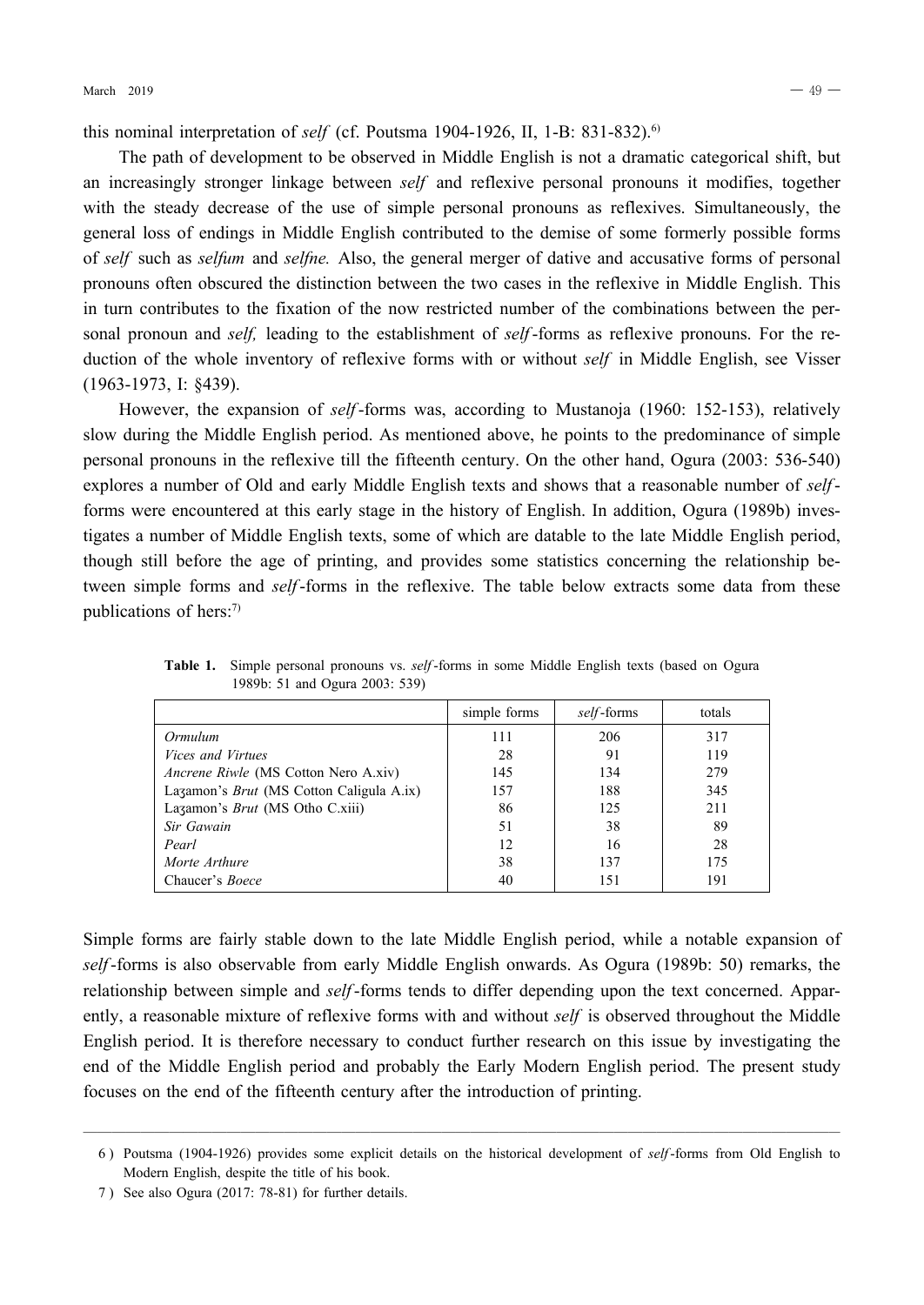Where there are variables, there are usually some conditioning factors affecting the choice from among possible variants, and this applies to *self*-forms as well. It has been suggested in previous studies, for example, that *self*-forms developed earlier in the third person than in the first and second persons, and earlier when they are used as objects of prepositions rather than objects of verbs. On the basis of her analysis of *Sir Gawain* and Chaucer, van Gelderen (2000: 203-208) argues that *self*-forms are much more widely attested in the third person than in the first and second persons. She also demonstrates that *self*-forms are attested only in prepositional phrases in the first and second persons, whereas they are attested much more widely in the third person.<sup>8)</sup> These tendencies ought to be interpreted, though, as a tendency, and not in categorical terms. As Ogura (1989a) documents, *self*-forms in the first and second persons and not in prepositional phrases are known to exist from Old English onwards. Considering this noncategorical nature of the occurrence of reflexive forms, variationist methodologies will be most appropriate for the exploration of the expanding process of *self*-forms in the history of English.

#### **3. Caxton's** *Paris and Vienne* **and** *self***-forms**

The discussion in the following sections is based on our analysis of Caxton's *Paris and Vienne* printed in 1485, which is a Middle English translation from French. For the linguistic analyses hereafter, we shall use the edition by Leach  $(1957)$ .<sup>9)</sup> We will also investigate, wherever necessary, two French versions, Le Roy in Lyon (c.1480) and Leeu in Antwerp (1487), both of which are considered to be fairly close in textual tradition to Caxton's translation. For further details on the textual relationship between different versions of *Paris and Vienne,* including French ones, see Uchida & Iyeiri  $(2017: 64-65)$ .

Caxton's *Paris and Vienne* provides a total of 35 examples of *self,* all of which are separated by spaces from the personal pronouns they modify, as in:

- (3) truste me I shal make *my self* redy to goo thyder for you (12/34)
- (4) that he shold do *hym self* grete honour (16/19)
- (5) Thenne sayd Parys make *your self* al redy for thys nyght at mydnyght I shal come (68/3637)

The consistent presence of the space between the personal pronoun and *self* suggests that the relevant forms are not yet fully established as reflexive pronouns in this text, though they are certainly used reflexively.<sup>10)</sup> On the other hand, there are a number of features indicating that the *self*-forms in Caxton

<sup>─────────────────────────────────────────────────────</sup> 8 ) For a typological discussion on the clearer marking of reflexivity in the third person than in the first and second persons, see Kemmer (1993: 47-49).

<sup>9)</sup> See Note 4 above.

<sup>10)</sup> Although the space is simply a matter of convention and is not always trustworthy as a boundary between words in Middle English manuscripts, and perhaps even in printed texts, it gives some hints as to the understanding of word divisions in the past. Van Gelderen (2006: 167) notes that space is often available even in Early Modern English. She refers to the orthography of self-forms in Shakespeare (F1 edition) and says that "my/thy and self are always printed separately", while "*himself* has become one unit already". This is another case to illustrate the difference due to the person (cf. Section 2).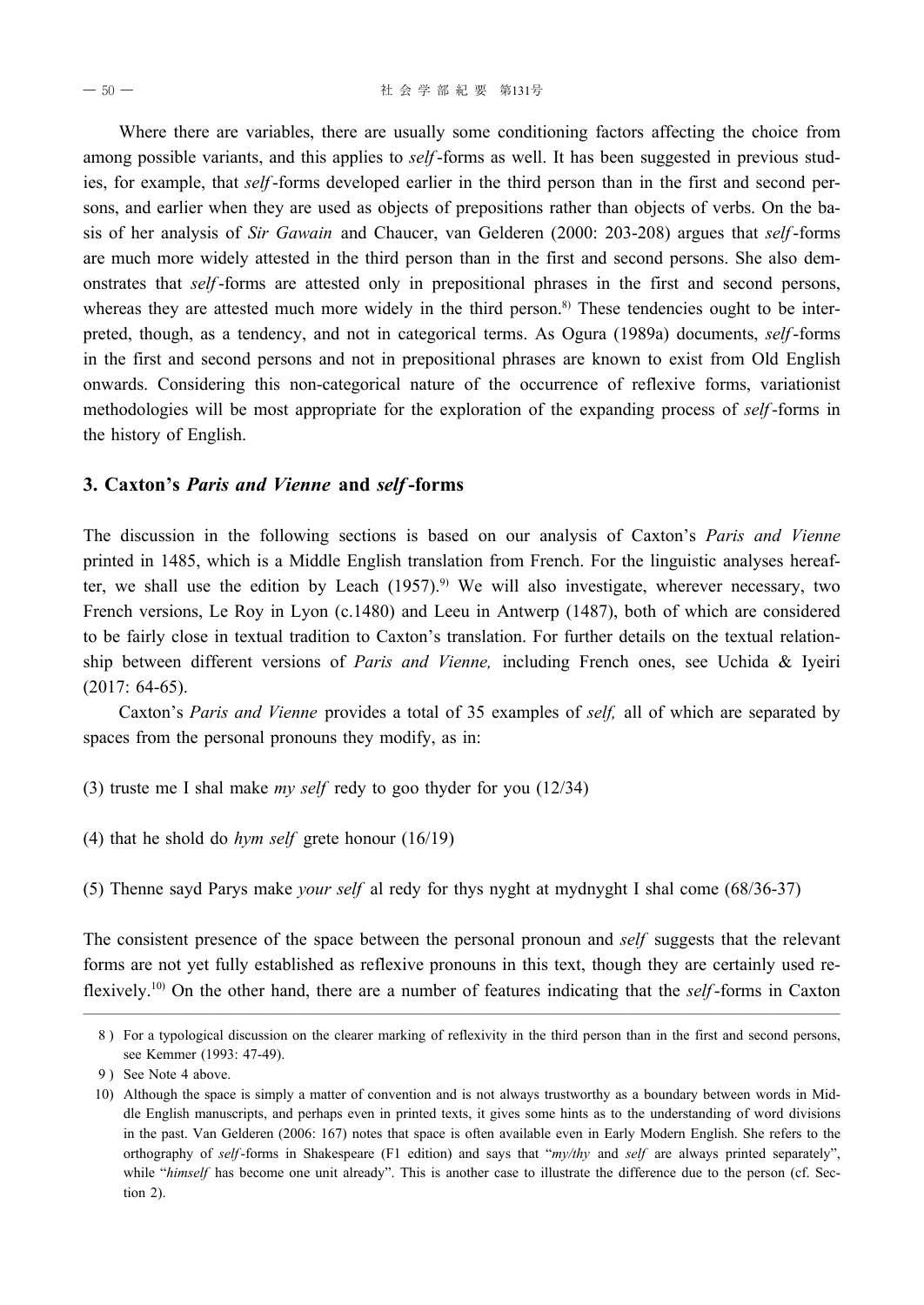are getting closer to the reflexive pronouns as found in Present-day English. First of all, *self* in *Paris and Vienne* occurs always in combination with a personal pronoun. There are no examples of the item occurring with a noun phrase. In other words, it is no longer a general adjective modifying various possible items, but has been restricted in function to reflexivity.

Secondly, the inventory of the *self*-forms attested in *Paris and Vienne* is already fixed. The forms attested are: *my self, thy self, your self, hym self, hyr self* and *them self.* Table 2 shows their frequencies in the text:

| my self | thy self | your self | hym self | hvr self | them self |
|---------|----------|-----------|----------|----------|-----------|
|         |          |           | 10       |          |           |

Table 2. The frequencies of *self*-forms in Caxton's *Paris and Vienne* 

There are no morphological variants for each person and number. In other words, *Paris and Vienne* does not yield "irregular forms"―in the modern sense―such as *me self* or *his self.* 11) The only deviation of this text, except for the space before *self,* from Presentday English is that the plural form *selves* is unavailable.12) It is likely that the language of *Paris and Vienne* has not quite reached the stage where plural forms with *selves* are employed. On this issue, the description of the *Oxford English Dictionary* under the entry of *themselves* is detailed: *themselves* (*themselfs*) is attested from around 1500 and becomes standard around 1540.13)

The discussion in the following sections will concentrate on the reflexive use of *self*-forms. Hence, the following example, where *my self* is used as a pure intensifier, is excluded from analysis:

(6) For I *my self* onely haue doon it (49/25)

The following example, where *hym self* is most likely a pure intensifier, is also excluded from the investigation below:

(7) but the more that he sawe hyr the more grewe  $\mathfrak{b}^e$  fyre of loue within *hym self* (3/15-16)

In this example, *hym self* may have some reflexive implication referring to *he* in the preceding clause, but the subject of its own clause is  $p^e$  *fyre*, which is not co-referential with *hym self.*<sup>14)</sup> Hence, *hym self* in (7) is not reflexive in grammatical terms.

<sup>─────────────────────────────────────────────────────</sup> 11) This is clearly illustrative of an advanced stage, when compared with Old and early Middle English, where there were numerous variant forms (see Ogura 1989a: 32-33).

<sup>12)</sup> *Ourself* and *themself* are available in some contemporary varieties of English. See Siemund et al. (2012: 414415).

<sup>13)</sup> Caxton prints *Paris and Vienne* in 1492 again, but this text also provides *them self* only, and not forms with *selves.* Visser (19631973, I: §§447, 455) mentions the existence of *selfs* and *selves* in later Middle English, but clearly they were rare before 1500.

<sup>14)</sup> Even in later English, it is not always easy to make a clear distinction between the intensifying and reflexive uses of *self*forms (cf. Poutsma 1904-1926, II-I-B: 870). The investigation of the present paper is limited to those examples in which the reflexive interpretation is possible from syntactic perspectives, whether or not they still retain the original function as intensifiers.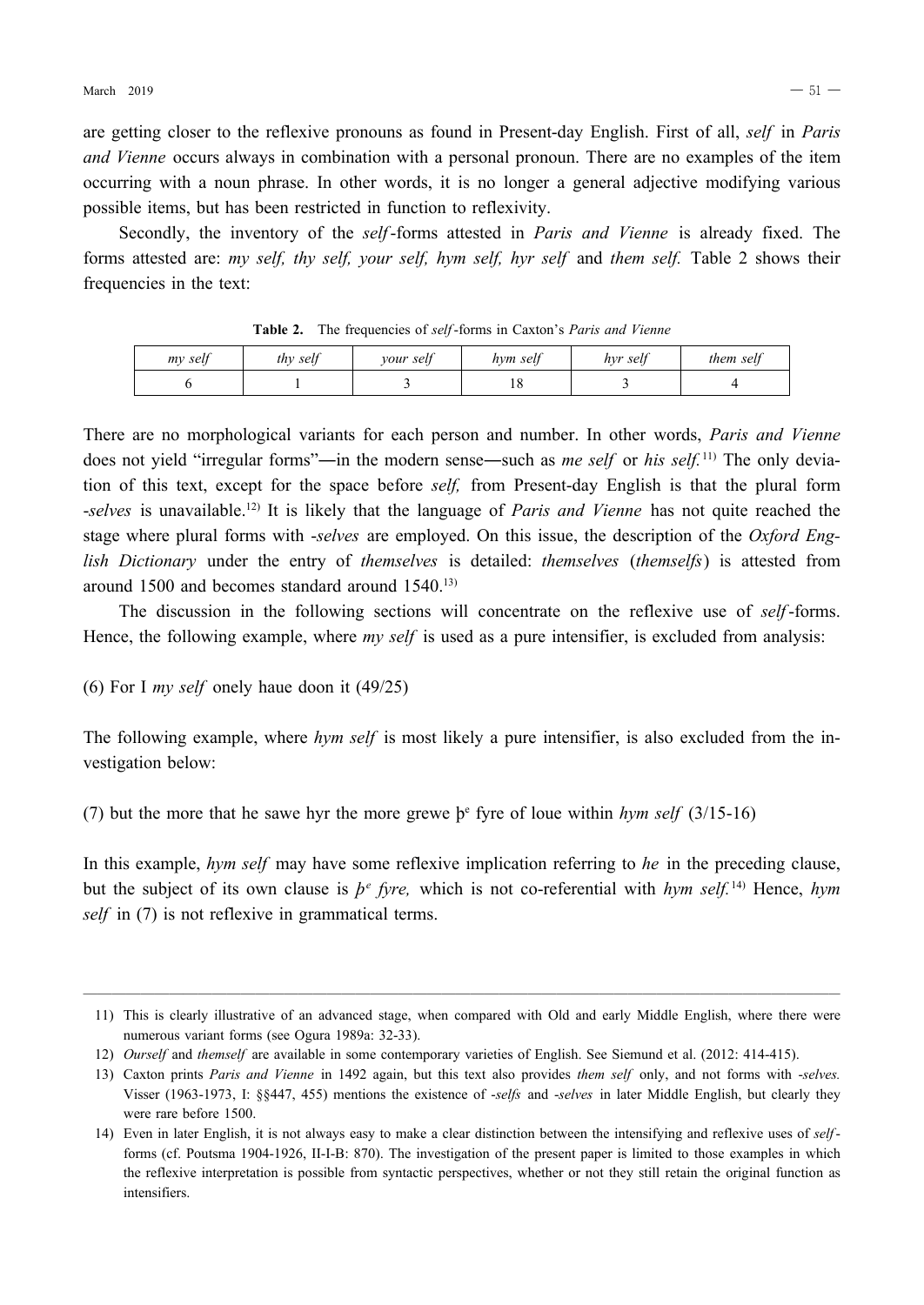#### **4. Simple and** *self-***forms in Caxton's** *Paris and Vienne***: An overview**

The account in the previous section may give the impression that the development of the reflexive in *Paris and Vienne* has made a great advance towards the state of Present-day English, at least morphologically, except that *self* is always a separate word from the personal pronoun to which it is attached and that the plural form *selves* is not yet used. This is certainly the case when *self*-forms alone are examined.

A different picture emerges, however, when we investigate the whole system of the reflexive, including simple pronominal forms without *self. Paris and Vienne* provides numerous examples of simple forms, which feature the real gap between the language of this text and Present-day English. Although we have already observed an illustrative simple form in the Introduction, it is worth citing some additional examples as they are related to the discussion here:

(8) wherof I fere *me* that he shal become a man of relygyon (21/25-26)

- (9) and for the grete Ioye that she had she sette *hyr* doun on the grounde (23/1415)
- (10) And whan the doulphyn was loos he cladde *hym* lyke a moure (69/2021)

When all relevant instances are inclusively counted, whether they are dative, accusative, or prepositional objects, they are more than twice as frequent as *self*-forms in Caxton's *Paris and Vienne*. Simple forms account for 76 examples (69.7%), whereas *self*-forms in the reflexive account for 33 examples (30.3%). The rate of the occurrence of simple forms is large enough perhaps to support the above-quoted comment by Mustanoja (1960: 153)—"the simple personal pronoun continues to predominate . . . down to the 15th century"—, although it is not wholly clear what he exactly means by "predominate".

On the other hand, when compared with the Middle English data provided in Table 1, the language of Caxton's *Paris and Vienne* seems to be rather conservative in terms of the development of *self*-forms. Table 1 includes various Middle English texts, all going back to periods before the age of printing, but they show some further expansion of *self*-forms with varying degrees. It is probable that the real expansion and establishment of reflexive *self*-forms takes place only in the Modern English period. It is possible that throughout the Middle English period, reflexive forms of both types were available to authors as fairly stable variants. Hence, the rate of simple personal pronouns differs depending on the author, though the general trend is certainly in the direction of the expansion of *self*forms. To clarify the real situation of the language of *Paris and Vienne,* detailed linguistic analysis of the relevant examples is required.

#### **5. Simple and** *self***-forms as objects of verbs**

While the statistics in the preceding section include all examples of reflexive pronouns, either with or without *self*, the present section focuses on those occurring as objects of verbs, excluding those occurring in prepositional phrases, which will be examined in the next section.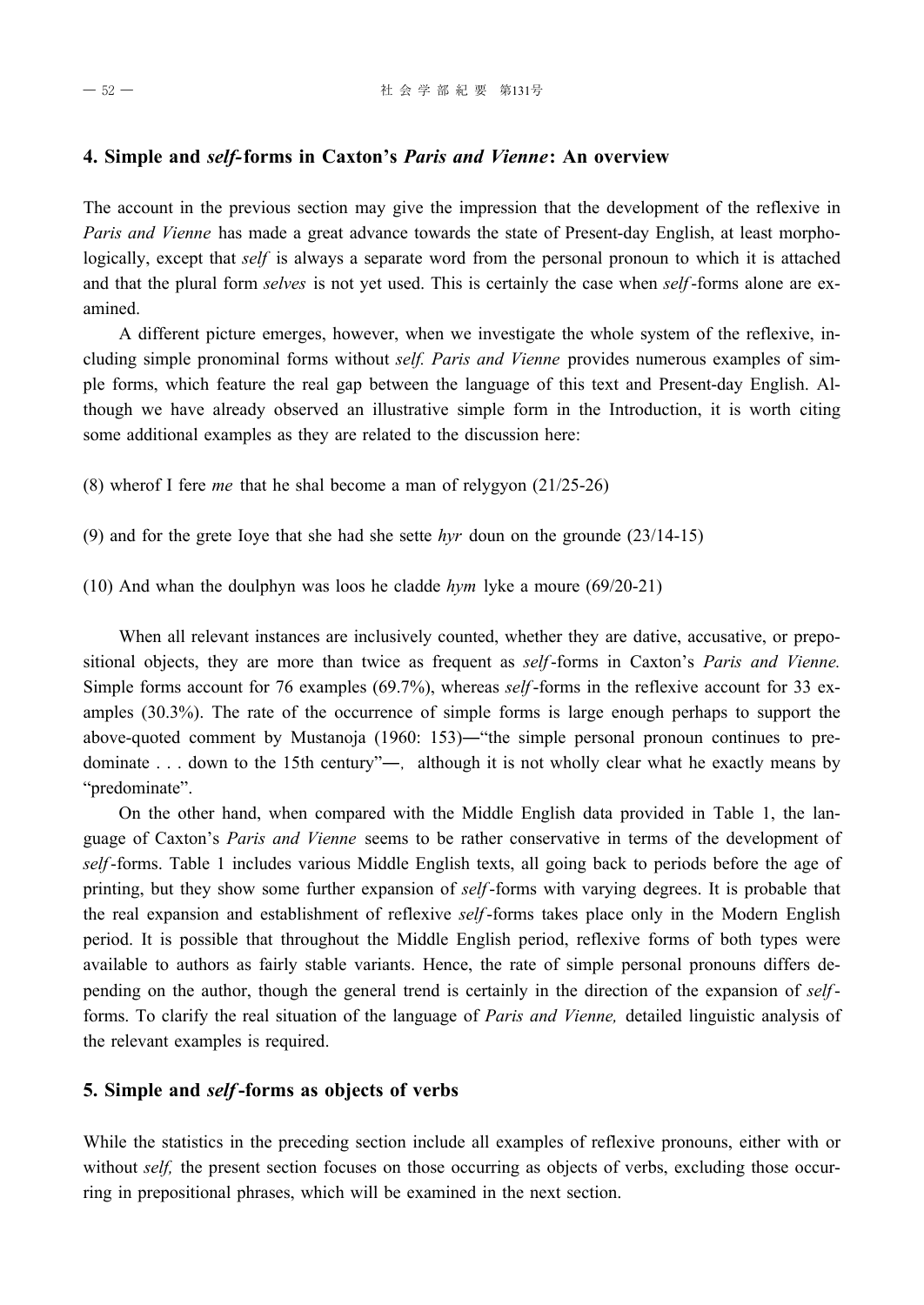Mustanoja (1960: 430-431) remarks that there are originally two types of verbs taking reflexive objects. The first are verbs taking accusative coreferential objects, and the second are intransitive verbs taking dative reflexive pronouns, which often indicate "motion or fear". In the analysis of Middle English texts, however, it is not necessarily easy to define the whole inventory of the verbs of these two types, or even to try to make a distinction between them. Even during the Old English period some verbs are known to have taken both dative and accusative objects (cf. Mitchell 1985: §1055). Middle English lost the formal distinction between the dative and accusative cases, making the fundamental difference between the two types further obscure. Moreover, with some verbs which are often used reflexively, the occurrence of the coreferential pronoun was optional from the earliest time. The same verb displays different behaviours in different contexts (Visser 1963-1973, I: §328; Mitchell 1985: §§10561058).15)

The historical trend is to drop reflexive pronouns as time passes, verbs with reflexive pronouns occurring increasingly without reflexive pronouns (cf. Mustanoja 1960: 431). It was also common for the reflexive to be replaced by other constructions without coreferential objects. In some cases, for example, impersonal constructions occurred with verbs that were formerly reflexive. Fischer (1992: 237), referring to van der Gaaf (1904), gives *repenten* and *remembren* as illustrative verbs of this development.16) It is perhaps partly due to this unstable status of reflexive constructions that the reflexive in other languages was often rendered into other constructions when translated into Middle English (cf. Fischer 1992: 238).17)

In view of the altering nature of, and the difficulty in defining "reflexive verbs", in Middle English, it would not be wise—at least at this stage of our research—to start with "reflexive verbs" and see what kind of constructions they take (i.e. top-down methodology).<sup>18)</sup> Instead, Table 3 categorizes relevant examples into those with simple personal pronouns only, those with reflexive pronouns of both types and those with *self*-forms only (i.e. bottom-up methodology). Since most verbs provide only one or two relevant examples in *Paris and Vienne,* this categorization itself is no more than a working one―an examination of additional texts can easily move some verbs into different categories ―but it helps for the purpose of furthering the discussion here.

| simple pronouns only (frequencies)                                                                                                                                                                                                                                                                                                                                                                                                                                                                                                                                                                                                              | both simple pronouns and <i>self</i> -forms<br>(frequencies, frequencies) | <i>self</i> -forms only (frequencies)                                                                                                                                 |
|-------------------------------------------------------------------------------------------------------------------------------------------------------------------------------------------------------------------------------------------------------------------------------------------------------------------------------------------------------------------------------------------------------------------------------------------------------------------------------------------------------------------------------------------------------------------------------------------------------------------------------------------------|---------------------------------------------------------------------------|-----------------------------------------------------------------------------------------------------------------------------------------------------------------------|
| abasshen $(1)$ , absenten $(1)$ , aduysen $(6)$ , awaken   armen $(1, 1)$ , dysposen $(1, 1)$ , holden   appeasen $(1)$ , arayen $(1)$ , bewayllen  <br>(1), beren (1), bethinken (1), clothen (6), co- $(1, 1)$ , maken (8, 2)<br>maunden $(1)$ , confessen $(2)$ , coueren $(1)$ , de-<br>ceyuen (1), dysporten (2), estraungen (1), feren<br>$(1)$ , grieuen $(1)$ , hyren $(2)$ , enformen $(1)$ , leven<br>$(1)$ , lodgen $(1)$ , meruayllen $(1)$ , pourueyen $(1)$ ,<br>quyten (1), recommainden (2), refresshen (1),<br>remembren $(1)$ , resten $(1)$ , setten $(1)$ , suffren<br>$(1)$ , taken $(1)$ , vnarm $(1)$ , wythdrawen $(4)$ |                                                                           | $(1)$ , demenen $(1)$ , dyscomforten $(1)$ ,<br>don $(1)$ , enforcen $(1)$ , fynden $(1)$ ,<br>gyuen $(1)$ , hyden $(1)$ , kepen $(1)$ ,<br>seyen $(1)$ , sleen $(4)$ |

**Table 3.** Verbs occurring with reflexive pronouns with or without *self* in Caxton's *Paris and Vienne*

- ───────────────────────────────────────────────────── 15) Visser (19631973, I: §328) argues that even the boundary between the transitive and intransitive is not easy to draw, as this can be defined only by the existence of objects.
	- 16) This shift was possible as Old and Middle English had a number of verbs showing both reflexive and impersonal constructions. For a list of such verbs, see Ogura (1991).
	- 17) Fischer refers particularly to the translation from Old French to Middle English.
	- 18) See Visser (1963-1973: §159), who remarks that "[n]o verb is naturally 'reflexive'".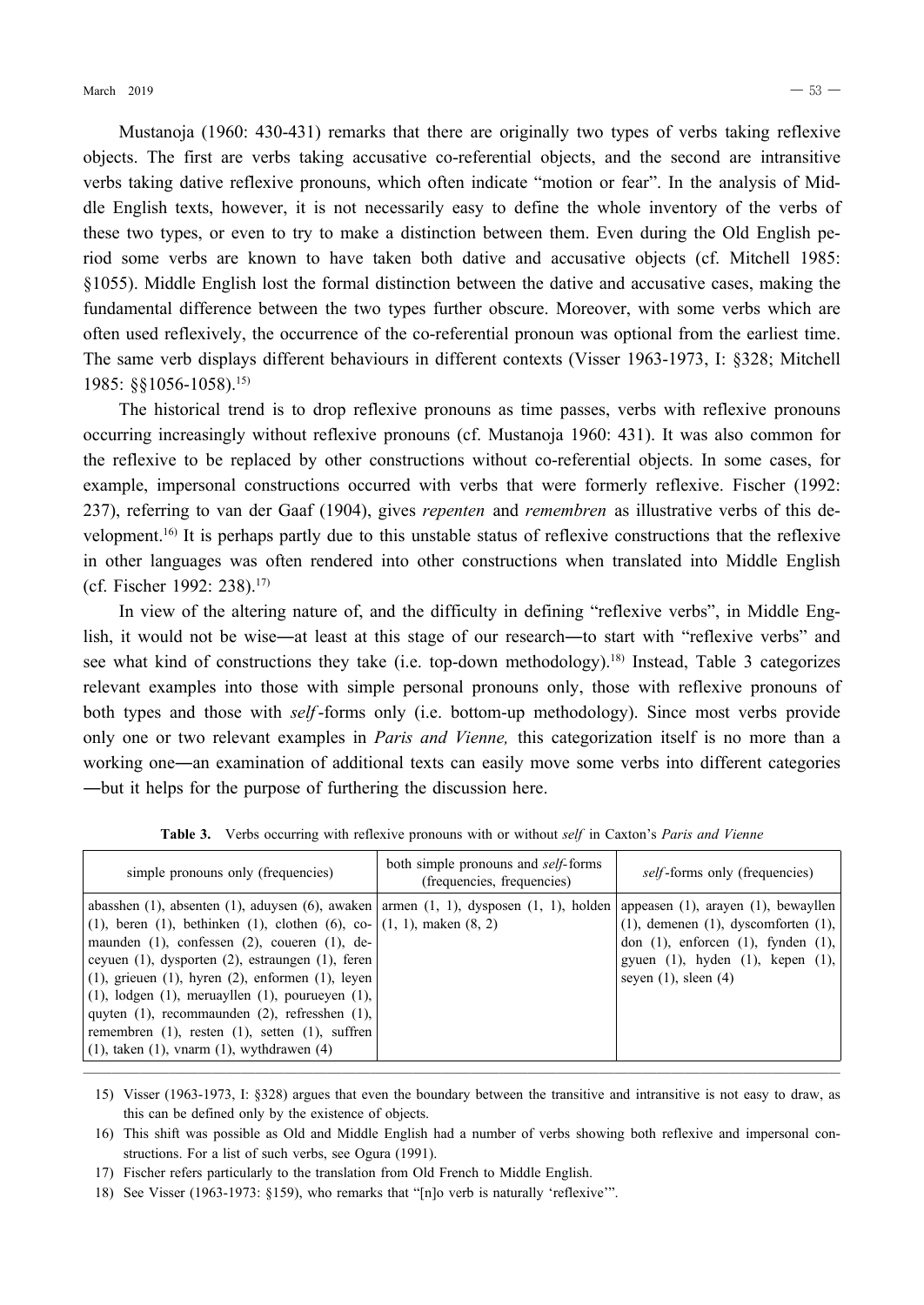Despite the scarcity of relevant examples for each verb, this table as a whole demonstrates that the use of simple reflexive pronouns is still stable, reconfirming the frequency analysis in the previous section.

Among the verbs occurring with simple pronouns only, those that are attested more frequently than a few times and merit some attention are: *aduysen* (6 exx), *clothen* (6 exx) and *wythdrawen* (4 exx). Of the six reflexive examples of *aduysen,* four are found in the second person, all occurring in the imperative or similar suasive expressions:

- (11) *aduyse you* wel fayr suster what honour is comen to me by his prowess & by his bounte (19/12- 13)
- (12) *Aduyse you* what wysedom it were (33/10-11)
- (13) but atte leste of one thyng I praye you that this nyght ye *aduyse you* (73/5-7)
- (14) . . . and hath sayd that ye shold remembre and *aduyse you* (73/23-24)

This usage seems to be typical of *aduysen* in the reflexive, although examples like the following are also attested:

(15) & the bysshop whyche *aduysed hym* noo thyng of thentencyon and thought of vyenne said that he shold brynge hym wythoute faute (27/13-15)

In this example, the reflexive takes place in the third person.

Also, non-reflexive uses of *aduysen* are encountered in *Paris and Vienne.* Of the twelve examples of the same verb attested in this text, six are reflexive (as Table 3 reveals), and the remaining six are non-reflexive, as in:

(16) therfore fayr brother *aduyse* we what is beste for to do (4/35-36)

Thus, *aduysen* may or may not be reflexive, but when it occurs reflexively, it occurs with simple reflexive pronouns, often in the imperative or expressions of similar meaning in *Paris and Vienne.*

*Clothen* is another verb often attested in the reflexive and with simple personal pronouns. Five of the six reflexive uses are in the past tense and show the form *cladde,* as cited below:

(17) And anone vyenne and ysabeau *cladde them* in mannes araye (35/34-36/1)

Examples of this type appear repeatedly in *Paris and Vienne,* which is for the most part due to its content matter. Apart from the five past tense examples, there remains one example of reflexive *clothen,* which is infinitival:

(18) Thenne he sente to his doughter clothyng and vestymentes for to *clothe hyr* and also mete for to ete (54/14-15)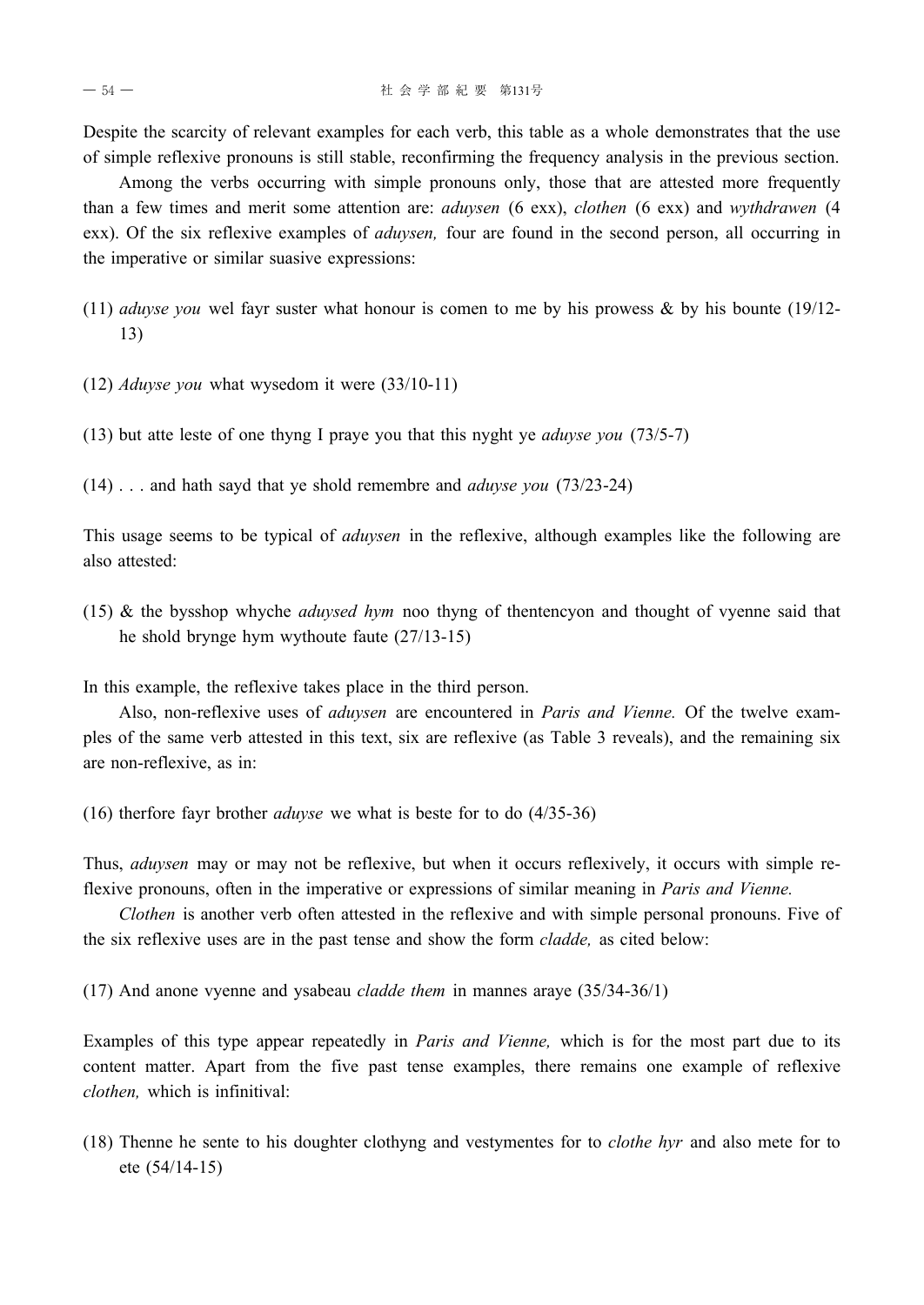The semantic subject of *for to clothe* in this example is the *doughter,* with whom *hyr* is co-referential. Thus *clothen* commonly occurs as a reflexive verb accompanied by simple reflexive pronouns in *Paris and Vienne.* When it is not used reflexively, it takes place in the past participle construction in the same text, as the following example illustrates:

- (19) To that feste came many noble knyghtes & squyers *clothed* and arayed rychely after the guyse of theyr contree (7/7-9)
- (20) and by cause that Parys was rychely *clad* euery man made to hym grete honour and sayd that he semed wel to be the sone of somme grete moure (65/33-35)

As (19) and (20) exemplify, two types of the past participle, namely *clothed* and *clad,* are encountered in *Paris and Vienne.*

Finally, *wythdrawen* is found solely in the reflexive, and with simple reflexive pronouns. The four examples listed in Table 3 are the full count of the examples of this verb, one of which runs as follows:

(21) And thenne Vyenne *wythdrewe hyr* fro the bysshop and the other (27/19-20)

As for the remaining categories, *maken* and *sleen* are attested more than a few times and worthy of particular attention. All of the ten relevant examples of *maken* in *Paris and Vienne* are encountered in the same collocation, i.e. *maken* + reflexive pronoun with or without *self* + *redy* 'ready'. Some illustrative examples are:

- (22) for thys that many a fayre and hardy knyght *made them redy* to mayntene the quarelle of hyr beaulte (12/12-14)
- (23) truste me I shal *make my self redy* to goo thyder for you (12/34)
- (24) Thenne sayd Parys *make your self* al *redy* for thys nyght at mydnyght I shal come (68/36-37)

Despite the more frequent attestation of causative *make* in *Paris and Vienne* in general, reflexive usages are restricted to this particular collocation. As the above examples demonstrate, the form of *make* can be imperative, preterite or infinitive (with a modal auxiliary), and the reflexive pronoun can be with or without *self.* In other words, the collocation is fixed when this verb is used reflexively, but its constructions are changeable. Hence the ongoing process of the development of *self*-forms is visible with this verb.

By contrast, the reflexive of *sleen* is always found with *self*-forms, as in:

(25) and yf ye do not so I shal *slee my self* wyth your swerde (39/14-15)

As there are only four relevant examples, it is difficult to reach any generalization as to the fixation of *sleen* and *self*-forms in *Paris and Vienne.* Still, the constant attestation of *self*-forms with this verb is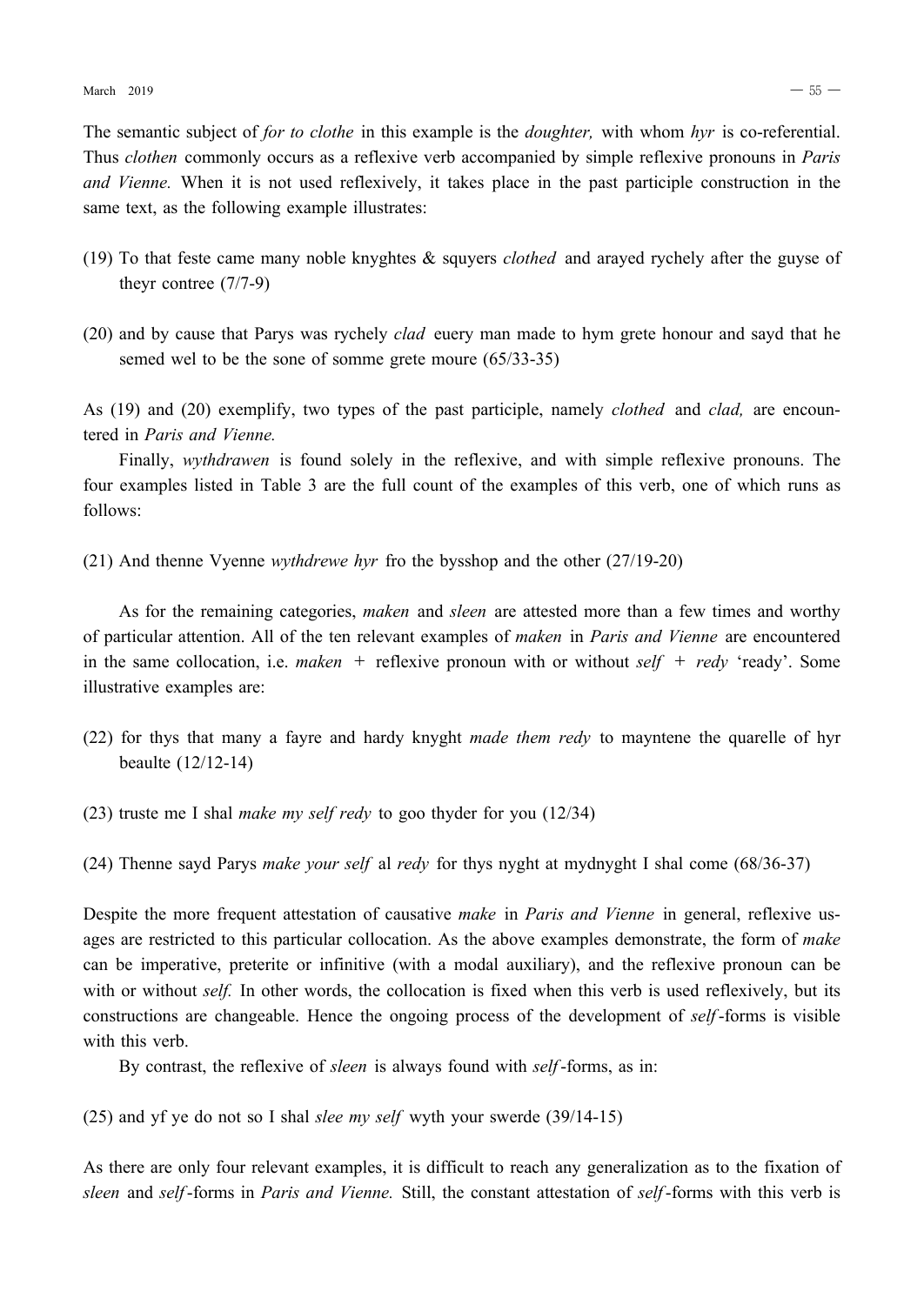in accordance with the contention by Visser (1963-1973, I: §454) that the use of the *self*-form will help avoid a possible misinterpretation in such sentences as "she killed her" and "he forgot him". He argues that *her* and *him* in these sentences can be someone else if they are not accompanied by *self.* Another possible explanation will be that the markedness of this usage is relevant. Reflexive uses are rather exceptional with the verb *sleen,* whose direct objects are usually someone else than the subject of the sentence. This markedness may have incited the use of *self*-forms in *Paris and Vienne,* as they are emphatic in origin. This explanation does not necessarily deny the argument by Visser, though. The use of the more emphatic form will help clarify the referent of the object of *sleen* and thus obviate possible misinterpretations in the end.

As hitherto discussed, there are some possible tendencies for some verbs to select simple personal pronouns and others *self*-forms. In other words, some verbs are more prepared than others to employ the newly developing *self*-forms. This, however, requires additional research into other contemporary Middle English texts for additional pieces of evidence. It is also important to consider that *Paris and Vienne* is a translated text, which may reveal some influence of the base text of translation. For the influence of French, see Section 8 below.

#### **6. Simple and** *self***-forms in prepositional phrases**

In addition to their use as verb objects, reflexive pronouns either with or without *self* are also found in prepositional phrases, as illustrated by:

(26) Redoubted fader I see wel and knowe in *my self* that I haue mesprysed and faylled toward you (41/16-18)

It is generally assumed that *self*-forms are more frequent when reflexive pronouns are dominated by a preposition rather than a verb. The present section examines this.

In *Paris and Vienne,* there does indeed seem to be a fairly clear tendency for *self*-forms (rather than simple reflexive pronouns) to be comparatively frequent in prepositional phrases. See Table 4, which exhibits the frequencies of reflexive pronouns with or without *self* used as objects of verbs and prepositions in *Paris and Vienne*:

|                   | simple forms | self-forms   |
|-------------------|--------------|--------------|
| with verbs $(19)$ | 59 (73.8%)   | 21(26.3%)    |
| with prepositions | $17(58.6\%)$ | $12(41.4\%)$ |

**Table 4.** Reflexive pronouns with or without *self* as objects of verbs and prepositions in Caxton's *Paris and Vienne*

As discussed in the previous section, different verbs show different tendencies, but on the whole, *self*forms (as opposed to simple forms) appear less extensively when reflexive pronouns occur as objects of verbs rather than of prepositions. In other words, prepositional phrases tend to present more extended use of *self*-forms.

<sup>─────────────────────────────────────────────────────</sup> 19) The category "with verbs" gives a total of 101%, which has been caused by the rounding of the ratios of the simple and *self*-forms.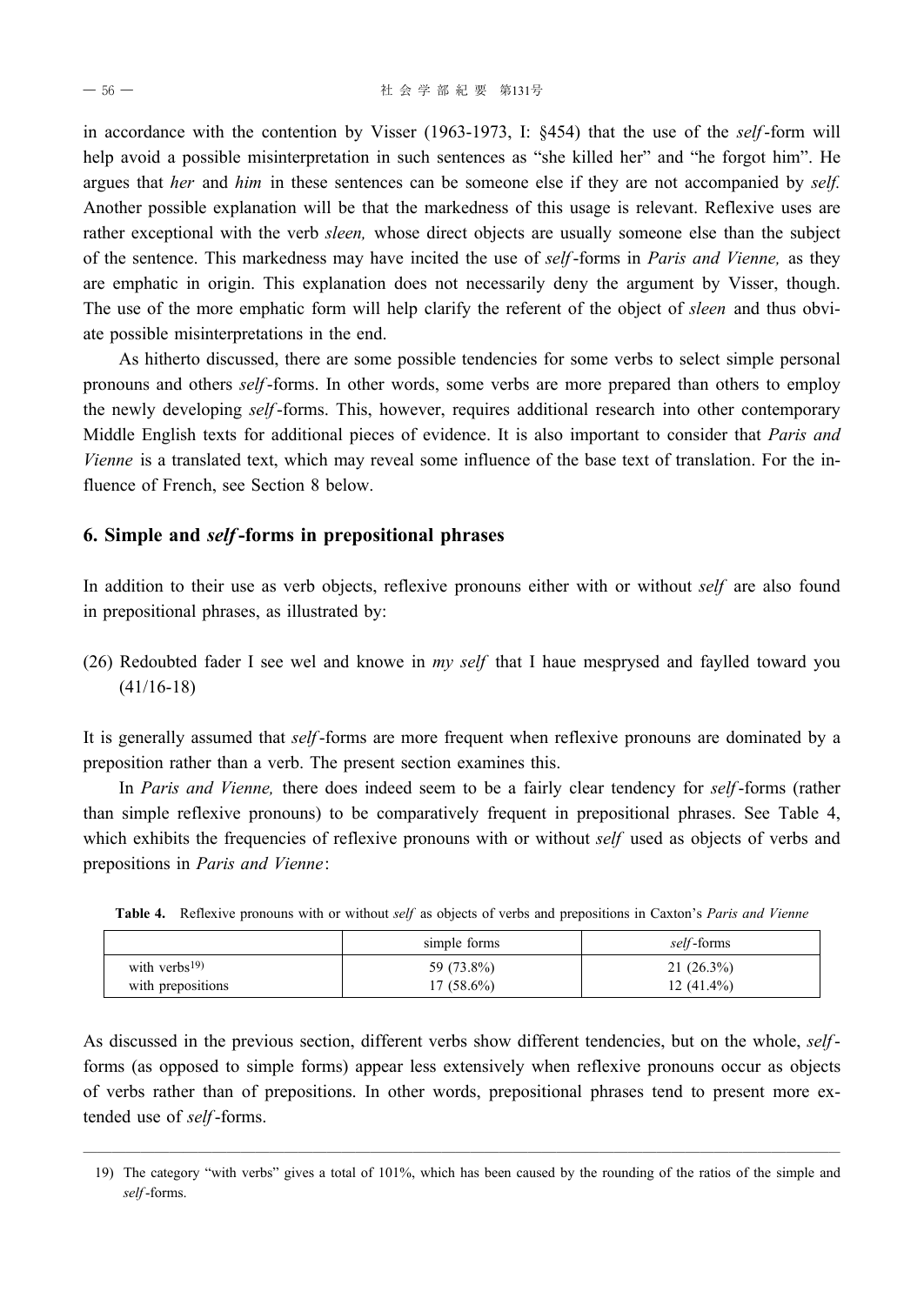As a matter of fact, Table 4 includes examples such as (27), where even today simple forms will be employed:

(27) and that eyther of them shold brynge *wyth hym* a present of rychesse (11/26-27)

The seventeen examples of simple forms in prepositional phrases (see Table 4) include about ten examples of this kind.<sup>20)</sup> If all these are excluded from analysis, *Paris and Vienne* will show the predominance of *self*-forms in this particular syntactic context, a step closer to Present-day English. Because of this great gap between verbal and prepositional reflexive objects, the discussion in the following two sections will rely mostly on the examples of reflexive forms as verbal objects, although those in prepositional phrases are also mentioned wherever they are relevant.

#### **7. Simple vs.** *self***-forms and the person**

One linguistic factor discussed in relation to the expansion of *self*-forms is the person involved in the sentence. As mentioned above, van Gelderen (2000: 203-208), on the basis of her research into *Sir Gawain* and Chaucer, argues that the establishment of *self*-forms occurs earlier in the third person than in the first and second persons. She points to the fact that in the first and second persons *self*forms are often restricted to prepositional phrases, where they tend to expand earlier than in verb complements, while they are more widely attested in the third person.

If the third person is indeed progressive in terms of the expansion of *self*-forms, this will accord well with the contention by Newmeyer (2003: 694), who draws hints from Faltz (1985) and Comrie (1999), that distinctive reflexive forms are always available in the third person if they are available in the first and second persons. Newmeyer (2003) refers to the explanation by Faltz and Comrie that the third person is less easily identifiable than the first and second persons, who are speakers and listeners, and therefore has greater need, at least in comparison to the first and second persons, for an item to mark the reflexive relationship. He then moves on to his own explanation based on frequencies and maintains that the much more frequent occurrence of the third person singular than the first and second persons in language use is the key. His reasoning relies on the assumption that lexicalization occurs where particular items occur frequently. *Himself* occurs much more frequently than other relevant forms in English, and therefore its establishment as a compound takes place earlier, according to him.

In *Paris and Vienne, hym self* is indeed the most frequent combination by a large margin, when compared with other possible combinations of personal pronouns and *self.* Although this is visible in Table 2 above, it is perhaps practical to show it again, this time combined with the frequencies of simple forms and the reflexive uses as verb objects extracted. See Table 5:

─────────────────────────────────────────────────────

<sup>20)</sup> The figure is approximate here, since in some occasional cases, reflexive forms with and without *self* are both attested even in Present-day English. This category is called "optional reflexive", for which Quirk et al. (1985: 359) give the following example: "They left the apartment, pulling the spring lock shut behind *them*/*themselves*". See also the following example quoted in Huddleston & Pullum (2002: 1489): "Rhiana saw a spider near *her/herself*". Thus the boundary between simple and *self*-forms is not yet 100% clear in contemporary English. This is ascribed to the fact that today's English is simply a continuation of the history of English, in which simple reflexive forms and *self*-forms have long coexited as variants. See also Poutsma (1904-1926, II, I-B: 861-862), who mentions the fact that the simple form served as a poetic device in late Modern English, when it was already archaic, to meet the exigency of metre, etc.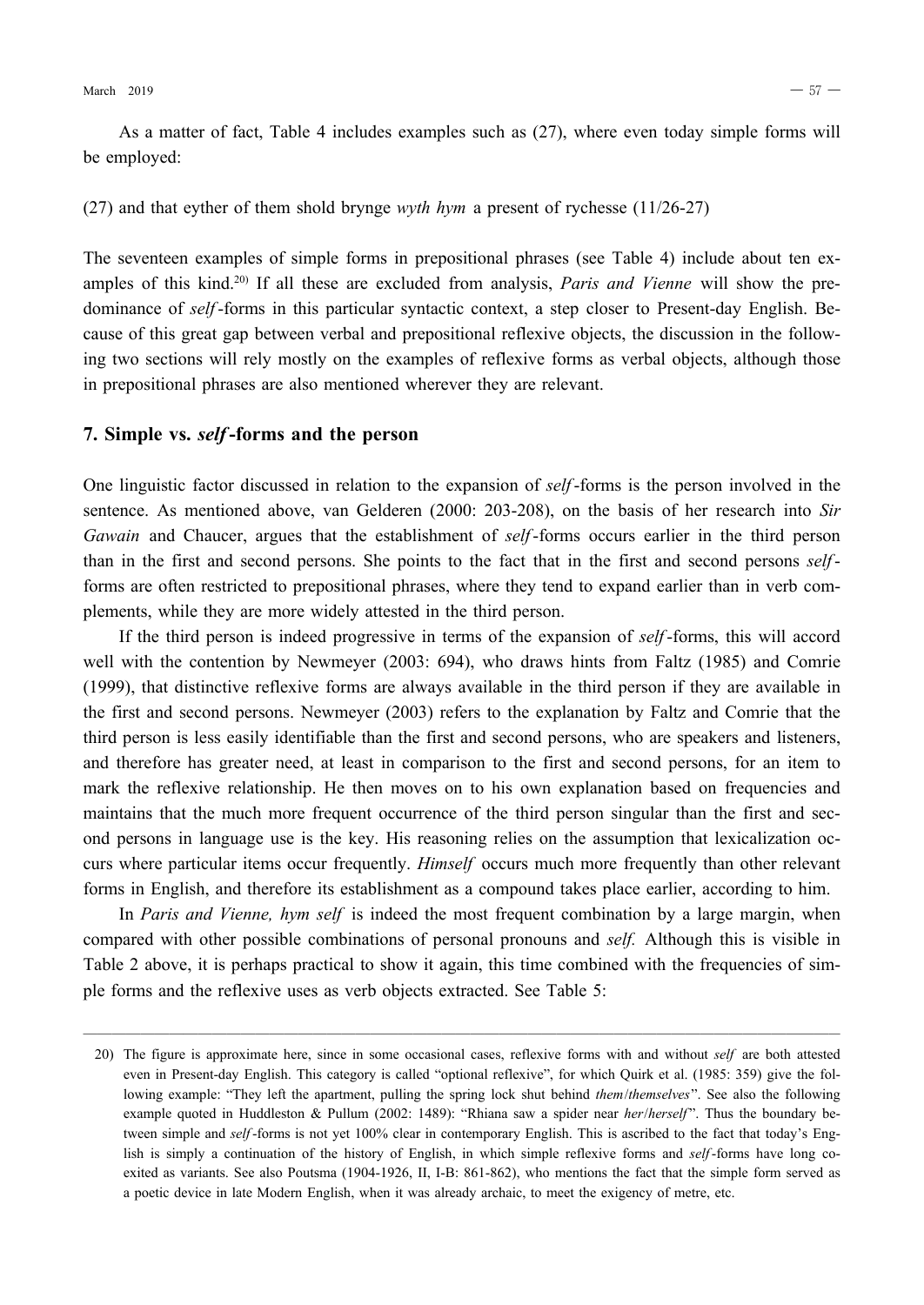| me      | $\iota$  | vou       | hvm      | hvr      | them      |
|---------|----------|-----------|----------|----------|-----------|
|         |          |           |          |          |           |
| my self | our self | your self | hym self | hyr self | them self |
|         |          |           | 10       |          |           |

**Table 5.** Reflexive pronouns with or without *self* used as verb objects in Caxton's *Paris and Vienne*

Although the number of *self*-forms is by far the largest in the third person, this in fact seems to derive from the numerous examples of *hym self.* Even though they are third person, *them self* and *hyr self* are not frequent at all. If indeed the development of *self*-forms is earlier in the third person than in the first and second persons, this will to a large extent be due to the earlier development of *himself,* which in turn may be due to its frequent attestation as proposed by Newmeyer  $(2003)^{21}$ 

Simultaneously, however, Table 5 also shows the possible tendency for plural reflexive pronouns to stay behind in the adoption of *self* : both *your self* and *them self* are relatively scarce, not only in absolute frequencies but also in relative frequencies to their simple counterparts. All in all, it is probably safe to state that *Paris and Vienne* displays the beginning stage of the establishment of *self*forms. Its sign is clearly visible with the frequent occurrence of *hym self,* but other forms have not really joined this trend. While *hym self* is clearly the harbinger, it is difficult to tell at this stage which other items join the development of *self*-forms earlier than the others. The contrast may be the singular to the plural, or the third person to the first and second persons. *My self* gives the impression that it is the next to join the trend, but to confirm this, we need additional data from other contemporary texts.

#### **8. French pronominal verbs**

In this section, Caxton's reflexive use of simple and *self*-forms in *Paris and Vienne* will be examined in comparison with two French versions of the same text―Le Roy (c.1480) and Leeu (1487)―which are most likely to have been available for reference to the printer in the process of translation. As in Section 7, examples of reflexive forms as verb objects will mainly be discussed.

Among the 80 English examples of simple and *self*-forms used as reflexive objects of verbs, three are located in passages where both of the two French versions fail to show enough textual parallelism with Caxton's version. Table 6 shows the breakdown of the 77 corresponding French expressions:

───────────────────────────────────────────────────── 21) For the sake of reference, see also the following table, which gives the frequencies of reflexive pronouns used as objects of prepositions:

| me      | thee     | vou       | hym      | hvr      | them      |
|---------|----------|-----------|----------|----------|-----------|
|         |          |           |          |          |           |
| my self | thy self | your self | hym self | hyr self | them self |
|         |          |           |          |          |           |

Reflexive pronouns with or without *self* used as objects of prepositions in Caxton's *Paris and Vienne*

Here again, the form *hym self* is by far the most frequent.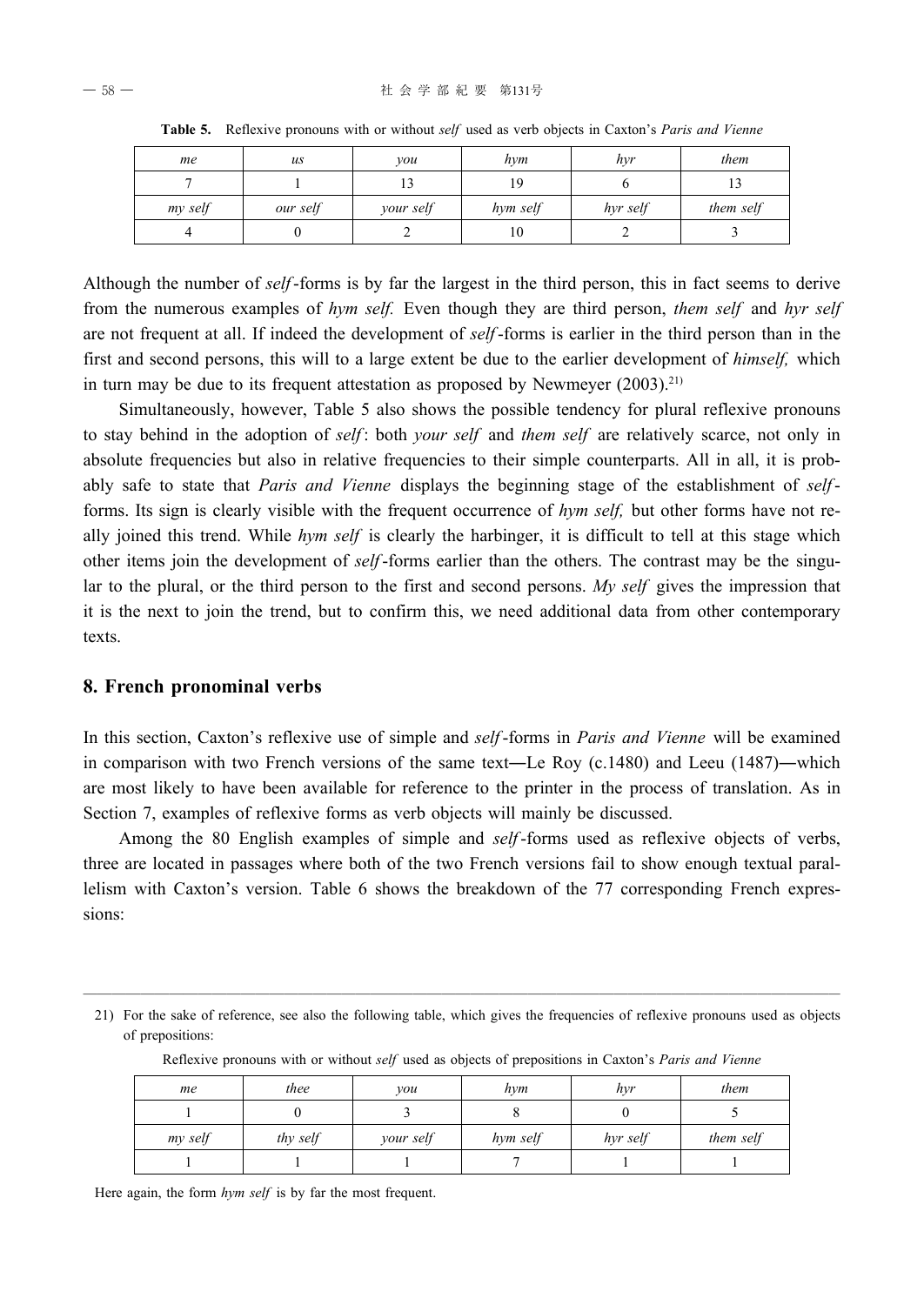|                         | French versions        |                |                   |                |  |
|-------------------------|------------------------|----------------|-------------------|----------------|--|
| Caxton                  | directly related verbs |                | non-related verbs |                |  |
|                         | pronominal             | non-pronominal | pronominal        | non-pronominal |  |
| simple forms $(58)$     |                        |                | 25                |                |  |
| <i>self</i> -forms (19) |                        |                |                   |                |  |

**Table 6.** French expressions corresponding to Caxton's use of reflexive forms

If we consider simple and *self*-forms combined together, among the total 77 cases, 54 French passages (70%) are expressed with pronominal verbs. This means Caxton's use of reflexive forms does not always reflect the existence of French pronominal structures in the original text. When we turn attention to nineteen examples of *self*-forms, however, all but one (95%) have their corresponding French sentences with pronominal verbs, which indicates that the translator opted for the *self*-forms almost only when he saw the original text expressed with pronominal verbs. The following three example pairs represent such typical correspondence:

- (28) e. and wente to vnarme them to  $\beta^e$  place where they fyrst *armed them self* (9/1-2) f. et sen allerent desarmer ou premierement *cestoient armes* (R a7r-b)22)
- (29) e. & after he cursed the day that he was borne & moche *dyscomforted hym self* (49/19-21)
	- f. et puis mauldisoit le iour quil naquit et *ce desconfortoit* moult (R e8r-a)
- (30) e. that she must retorne to the mercy of hyr fader the doulphyn she *appeased hyr self* (40/23-24) f. et quil lui estoit force de retourner a la mercy de son pere le dauphin si *sappaisa* (R d3v-b)

Even in the fourteen cases where the original French text has directly (lexically) related pronominal verbs, Caxton more often (11/14) chooses to use simple pronominal forms, rather than *self*-forms. The following are three of eleven such cases:

- (31) e. And vyenne *confessyd hyr* to hym moche deuoutely (27/2)
	- f. Et vienne *se* va *confesser* a lui moult deuotement (R c6r-a)
- (32) e. and knewe that he wold *estraunge hym* fro that contree (58/21) f. et sceut quil *s*en vouloit *estrangir* de la contree (R f7r-a)
- (33) e. Parys & Edward yede to a secrete place where they *armed them* secretly (7/18-20)
	- f. Et paris et edouard sercherent vng lieu secret ou ilz *se armassent* moult secretement (R a6r-b)

The last example is worth special attention. The same French pronominal verb *s'armer* is translated using a *self*-form in (28e). As discussed in Section 4, the development of *self*-forms here appears to be still at an early stage. In some other cases, Caxton uses simple pronominal forms where the lexi-

<sup>─────────────────────────────────────────────────────</sup> 22) In French examples from Le Roy's (marked as "R") and Leeu's ("L") editions, abbreviations are expanded, with folio numbers, 'r' (recto) or 'v' (verso) and 'a' or 'b' (columns) following in parentheses.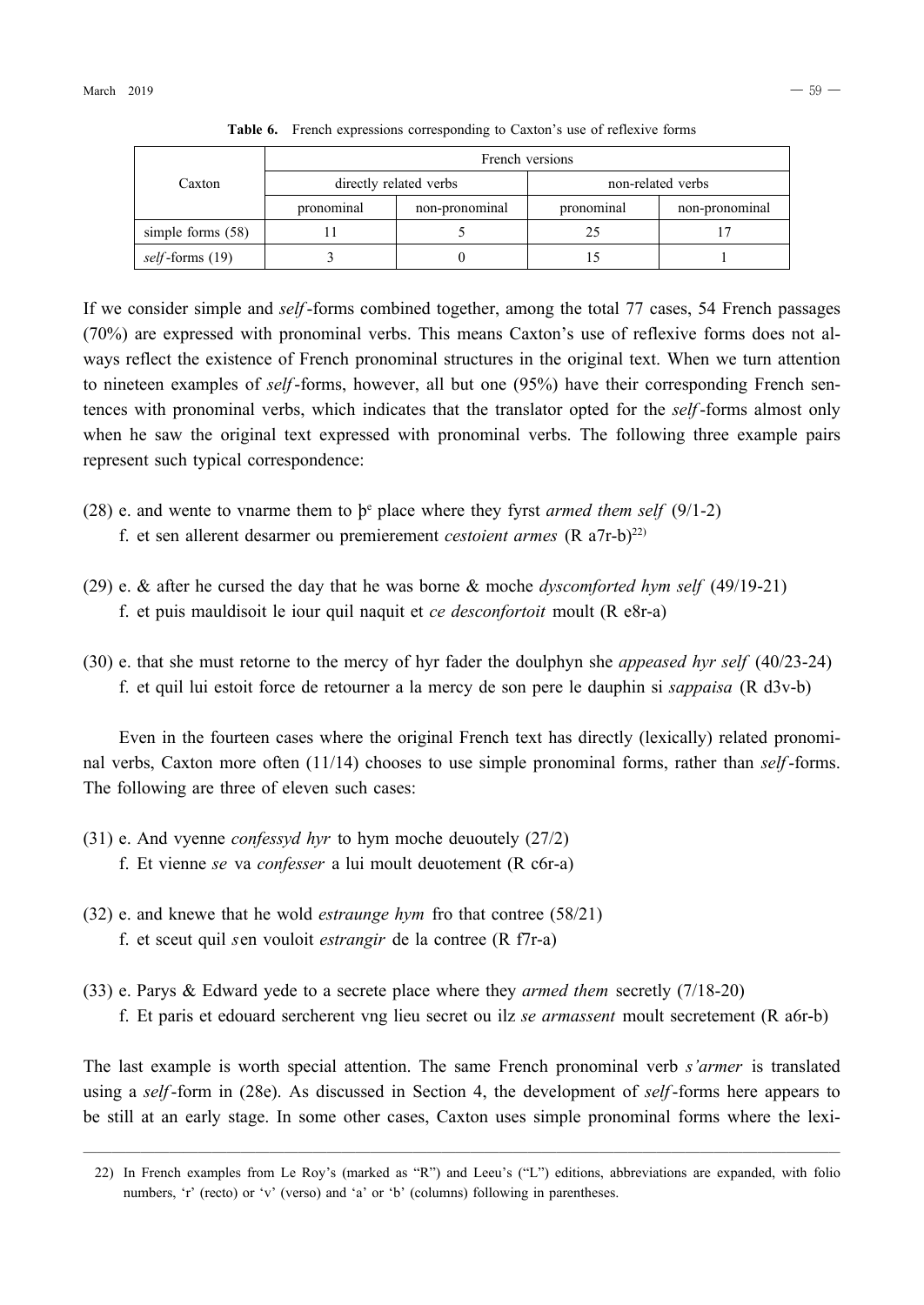cally related French verbs are not accompanied by object pronouns:

- (34) e. *aduyse you* wel fayr suster what honour is comen to me by his prowesse & by his bounte (19/ 12-13)
	- f. *Aduisez* belle seur quel honneur il me vient par sa prouesse et par sa bonte (R b8r-ab)
- (35) e. and wente & *lodged them* in a lytel chyrche (36/10-11)
	- f. et allerent *logier* en vne petite esglise (R b5r-b-v-a)

Furthurmore, Caxton uses simple reflexive forms as grammatical objects where the relevant French portions are expressed in non-pronominal predicates as in (36)-(39):

- (36) e. Edward the kynges sone of englond *bare hym* (8/15-16)
	- f. Et alors *vint* edouard le filz au roy dangleterre (L 6r-b)
- (37) e. wherof I *fere me* that he shal become a man of relygyon (21/25-26) f. dont i*ay* grant *paour* quil ne le face homme de religion (R c1v-b-c2r-a)
- (38) e. many of them were wery of the Iouste & *rested them* (8/21-22) f. beaucoup deulx estoient ennuyez et *prenoyent espace de reposer* (R a7r-b)
- (39) e. sayd that ye shold remembre and *aduyse you* (73/24) f. et a dit que vous y *penses* (R h2r-a)

They reflect the fact that transitive-intransitive distinction, or argument structures of verbs were not fully established in either language.

A closer look at the verbs used in the French versions reveals another noteworthy tendency. Out of the nineteen examples of *self*-forms, Caxton uses English verbs that are lexically related to the corresponding French pronominal verbs only in three cases. Among the remaining sixteen, excluding one case where the verb *être* 'be' is used in the French versions, as many as fifteen (80%) examples of *self*-forms appear as the object of English verbs that are lexically unrelated to the French verbs found in the relevant original passages.23) This fact implies that Caxton's use of those *self*-forms is not necessarily the result of simple transplant of similar French structures. Rather, in these cases, he chooses a suitable English verb and then places a *self*-form following it. A similar tendency, though to a lesser extent, is observable in the 58 cases of simple reflexive forms: the majority of relevant French passages are expressed with lexically unrelated verbs.

This brings us to the next question: when the translator decides to use an English verb that is lexically unrelated to the French original, what prompted him to choose either the simple or the *self*form, especially when the French verb is accompanied by a reflexive pronoun? Table 7 shows Cax-

<sup>─────────────────────────────────────────────────────</sup> 23) The one example of a non-pronominal French verb *être* 'be' translated by Caxton using a *self*-form is an imperative sentence:

<sup>(</sup>i) e. *make your self* al redy (68/36)

f. soyez appareilliez (R g6v-a)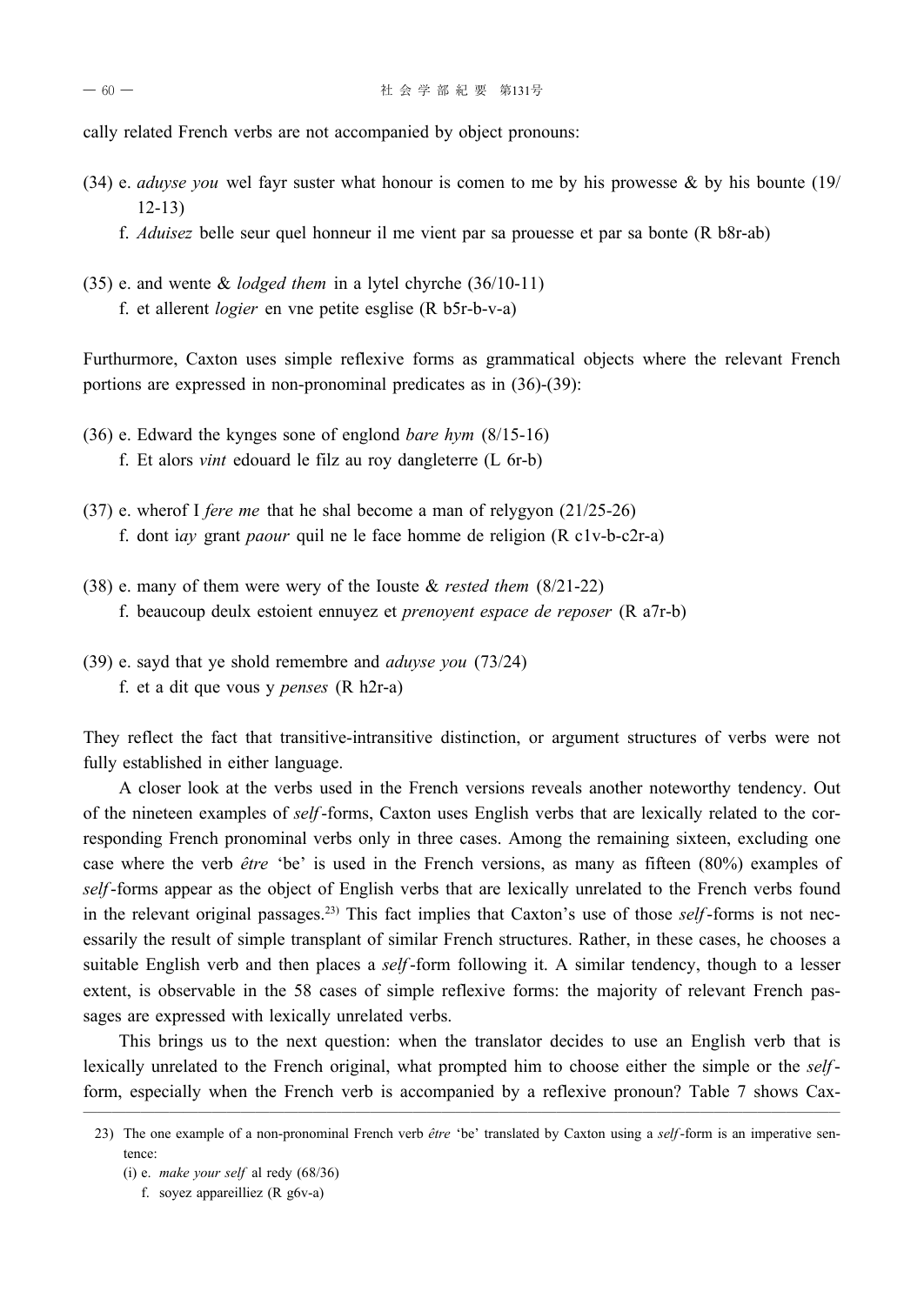ton's translation patterns of French pronominal structures where he chooses lexically unrelated English verbs:

|                    | with simple forms                                                                                                                                                                                                                                                                                                                                                                              | with <i>self</i> -forms                                                                                                                                                                                                                                                                              |
|--------------------|------------------------------------------------------------------------------------------------------------------------------------------------------------------------------------------------------------------------------------------------------------------------------------------------------------------------------------------------------------------------------------------------|------------------------------------------------------------------------------------------------------------------------------------------------------------------------------------------------------------------------------------------------------------------------------------------------------|
| French $>$ English | s'en aller $>$ absent<br>se réveiller > awake<br>se penser $>$ bethought<br>se vêtir > clothe $(5)$<br>se muer $>$ deceive<br>s'ébattre $>$ disport<br>s'ennuyer $>$ grieve<br>se mettre à $(dormir) > lay$<br>s'apprêter > make $(3)$<br>$s'$ armer $>$ make<br>s'appareiller > make $(2)$<br>se dépêcher > make<br>$s'$ asseoir $>$ set<br>se donner $>$ take<br>s'éloigner > withdraw $(4)$ | s'habiller $>$ array<br>se complaindre $>$ bewail<br>$s' \text{accept} > \text{dispose}$<br>se faire $>$ do<br>se parforcer $>$ enforce<br>se trouver $>$ find<br>se donner $>$ give<br>$s$ 'escondre $>$ hide<br>se tenir $>$ hold<br>se garder $>$ keep<br>se voir $>$ see<br>se tuer > slee $(4)$ |
|                    |                                                                                                                                                                                                                                                                                                                                                                                                | $N = 40$                                                                                                                                                                                                                                                                                             |

**Table 7.** French pronominal verbs and lexically non-related English verbs in their translation

One notices that quite a few verbs found in the left-hand column represent situations that are not typically transitive, that is, the represented situations do not necessarily involve semantic agents or patients (cf. Kemmer 1992, 1993). It should also be noted here that some other examples of Caxton's use of simple reflexive forms, in cases where French counterparts are not in the pronominal structure, as in (36)-(39) above, seem to accord with this semantic tendency. Verbs attested in those examples include *advise* (for *penser* 'think'), *bare* (for *venir* 'come'), *fear, make ready, remember* and *rest,* which cluster more or less around the semantic category of "middle".

In contrast, several examples with the *self*-forms in Table 7 represent the situations that are comparatively higher in transitivity (in the sense of Hopper & Thompson 1980; also cf. Kemmer 1994), that is, the verbs in the right-hand column include those which represent actions that typically affect people or things other than the actor themselves. The *self*-forms in those examples explicitly mark that the actor and the patient are co-referential in the represented situations.

The present study has so far been based on a broad sense of reflexivity and explored all examples with co-referential objects, whether they are simple in form or with *self,* and whether they are in verbal or prepositional phrases. As a working method, this has been practical, since reflexivity can be acknowledged only when the sentence includes "reflexive pronouns", which can manifest as either simple pronouns or *self*-forms. As discussed above, a single verb can take both types of "reflexive pronouns", showing the transitional stage of the development of "reflexive pronouns" in *Paris and Vienne.* The above discussion, however, alludes to a possible line of research into reflexivity, perhaps around the semantic area of relevant verbs, which will be a separate work of ours in the future.

#### **9. Conclusion**

As hitherto discussed, *Paris and Vienne* published towards the end of the Middle English period yields a number of *self*-forms, which are morphologically stable in the sense that they lack variant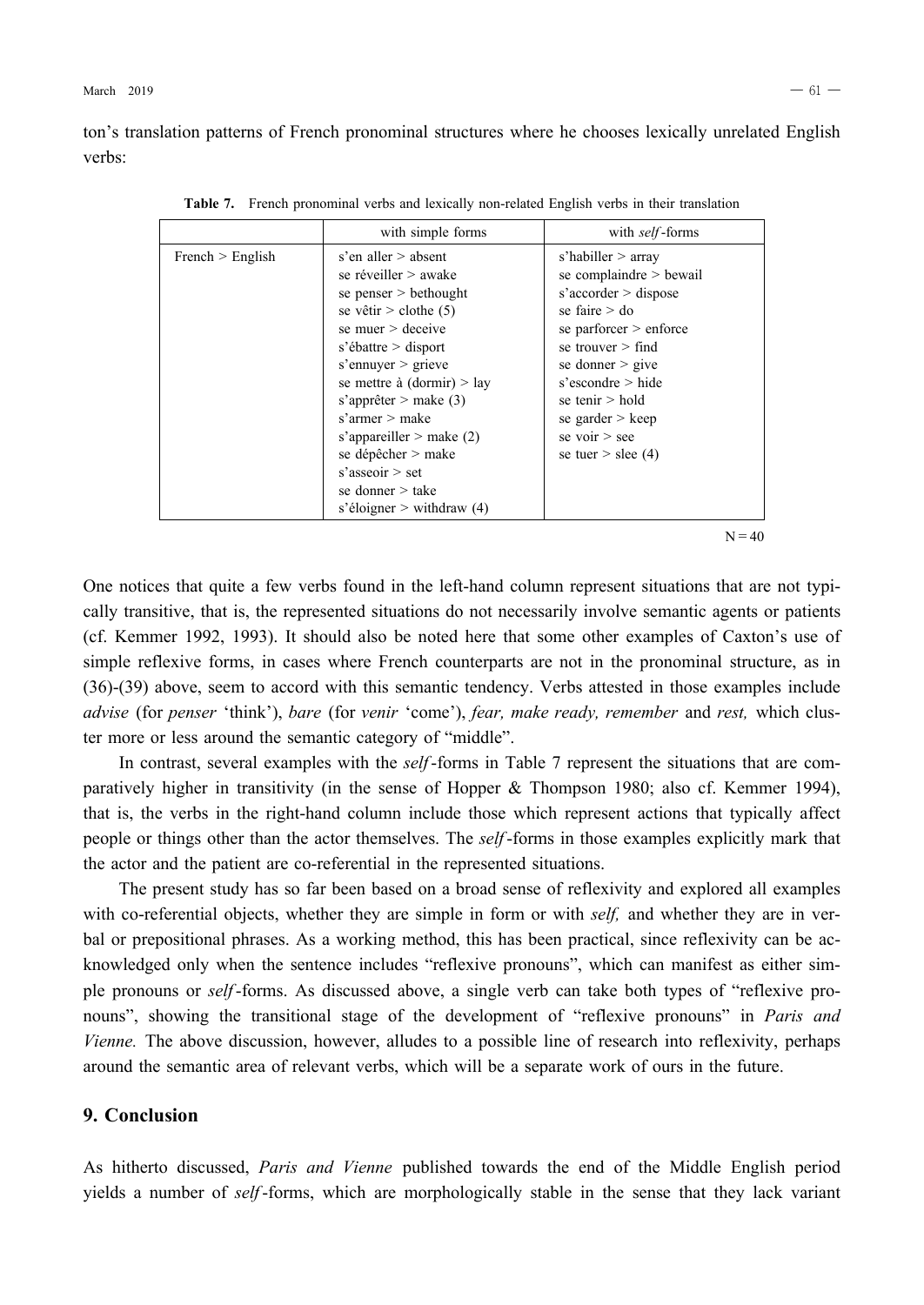forms. The forms attested in this text are limited to: *my self, thy self, your self, hym self, hyr self* and *them self.* They are essentially the same in form as in Present-day English except that *self* is always separated by a space from the personal pronoun with which it occurs and that the plural form is *self* instead of *selves.*

Although this gives the impression that *self*-forms are fairly well-established in *Paris and Vienne,* this is not exactly the case, since there are much more frequent attestations of simple pronominal forms without *self.* Hence the above discussion has dealt with some linguistic conditions possibly related to the choice of reflexive forms. First of all, the analysis of the relationship between the forms of reflexivity and different verbs involved in the construction has shown that there are some verbs which occur always with *self*-forms, such as *sleen,* whereas more commonly encountered are verbs which tend to show simple forms only, e.g. *aduysen, clothen* and *wythdrawen.*

Secondly, the above discussion has shown that *self*-forms are more extensively found when the reflexive occurs as objects of prepositions rather than of verbs. *Paris and Vienne* does not yield numerous relevant examples in prepositional phrases, but the tendency for this environment to present *self*-forms more extensively than in other environments is clear enough.

The third factor considered above was the relationship between the reflexive and the person. It has been examined whether *self*-forms are better established in the third person than in the first and second persons, as previous studies suggest. The data in *Paris and Vienne* indeed show that *hym self* (third person singular) is distinctively frequent when compared with other *self*-forms, but this may be due to the frequent occurrence of this combination in language in general. Even in the third person, *hyr self* and *them self* are not necessarily frequent. The data obtained even suggest that the distinction between the singular and plural may in fact be more relevant than distinctions of person.

Finally, comparing Caxton's use of reflexive forms with usage in French versions of *Paris and Vienne* has shown that Caxton uses *self*-forms mostly when the relevant French expressions are in the pronominal structure. The verbs used to translate the French pronominal verbs are, however, often not lexically or etymologically close items. The translator's choice of English expressions seems fairly independent of the French original. In addition, it emerged that in Caxton's text of *Paris and Vienne,* the *self*-forms are mainly used to mark explicitly the co-reference of the semantic actor/agent and the undergoer/patient, while simple reflexive forms tend to be used to represent situations that are lower in transitivity. Further semantic analyses from typological viewpoints remain to be undertaken.

#### **References**

- Comrie, Bernard. 1999. "Reference-tracking: Description and Explanation". *Sprachtypologie und Universalienforschung* 52: 335 -346.
- Faltz, Leonard M. 1985. *Reflexivization: A Study in Universal Syntax.* New York: Garland.
- Fischer, Olga. 1992. "Syntax", in *The Cambridge History of the English Language, II: 1066-1476,* ed. Norman Francis Blake, pp. 207-408. Cambridge: Cambridge University Press.
- Hopper, Paul & Sandra Thompson. 1980. "Transitivity in Grammar and Discourse". *Language* 56: 251-299.
- Huddleston, Rodney & Geoffrey K. Pullum. 2002. *The Cambridge Grammar of the English Language.* Cambridge: Cambridge University Press.
- Kemmer, Suzanne. 1992. "Grammatical Prototypes and Competing Motivations in a Theory of Linguistic Change", in *Explanation in Historical Linguistics,* ed. Garry Davis & Gregory Iverson, pp. 145-166. Amsterdam: John Benjamins.

Kemmer, Suzanne. 1993. *The Middle Voice.* Amsterdam: John Benjamins.

Kemmer, Suzanne. 1994. "Middle Voice, Transitivity, and the Elaboration of Events", in *Voice: Form and Function,* ed. Bar-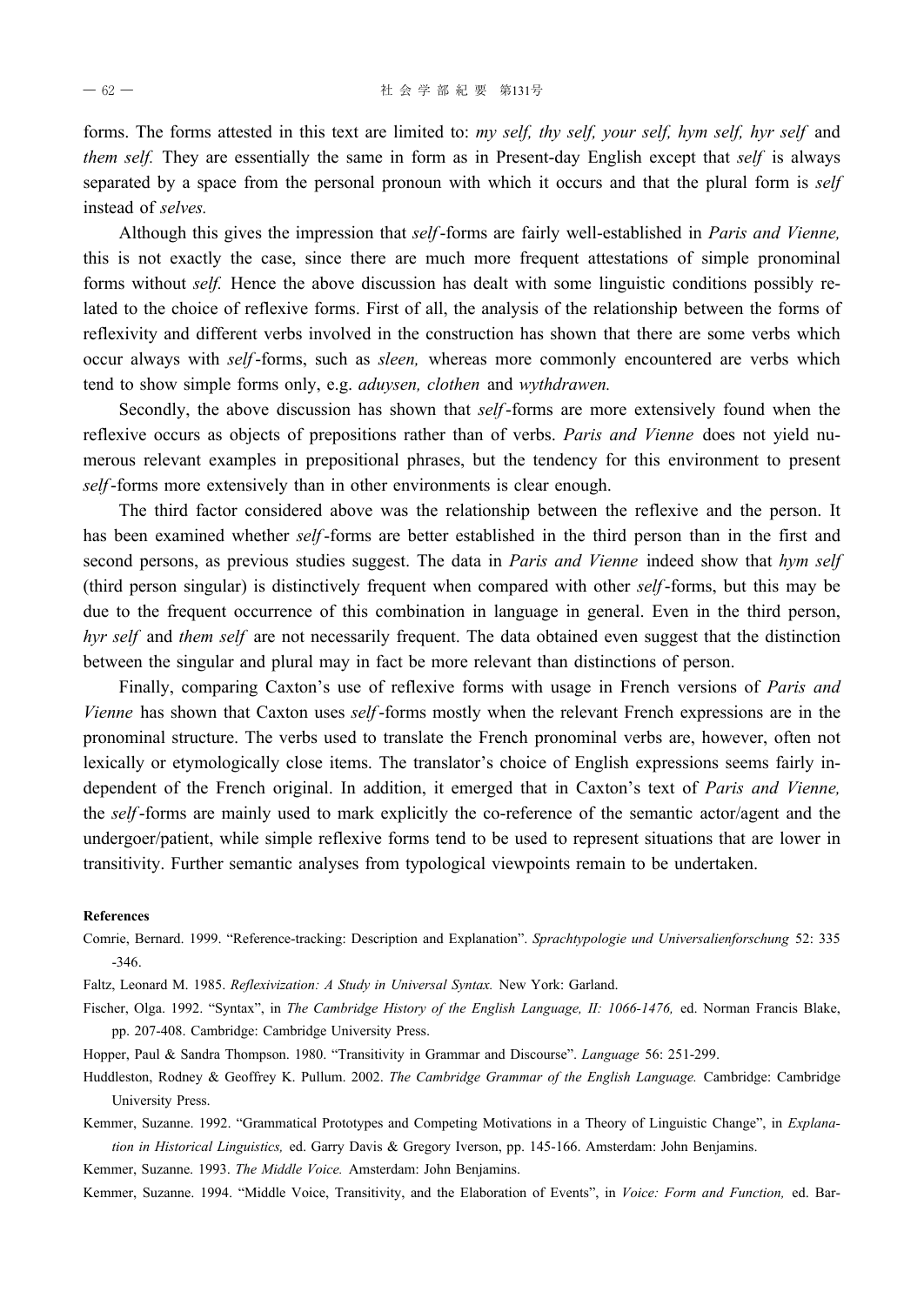bara A. Fox & Paul J. Hopper, pp. 179-229. Amsterdam: John Benjamins.

- König, Ekkehard & Peter Siemund. 2000. "Intensifiers and Reflexives: A Typological Perspective", in *Reflexives: Forms and Functions,* ed. Zygmunt Frajzyngier & Traci S. Curl, pp. 41-74. Amsterdam: John Benjamins.
- Leach, MacEdward (ed.). 1957. *Paris and Vienne: Translated from the French and Printed by William Caxton.* EETS O.S. 234. London: Oxford University Press.
- Mitchell, Bruce. 1985. *Old English Syntax.* 2 vols. Oxford: Clarendon Press.
- Mustanoja, Tauno F. 1960. *A Middle English Syntax, Part I: Parts of Speech.* Helsinki: Société Néophilologique.
- Newmeyer, Frederick J. 2003. "Grammar is Grammar and Usage is Usage". *Language* 79: 682-707.
- Ogura, Michiko. 1989a. *Verbs with the Reflexive Pronoun and Constructions with* self *in Old and Early Middle English.* Woodbridge: D. S. Brewer.
- Ogura, Michiko. 1989b. "Simple Reflexives, Compound Reflexives, and Compound Forms of 'Refl/non-Refl Pron + *Self*' in Old and Middle English". *Studies in Medieval English Language and Literature* 4: 49-72.
- Ogura, Michiko. 1991. "*Displese yow* and *Displeses yow*: OE and ME Verbs Used Both 'Impersonally' and Reflexively". *Poetica* 34: 75-87.
- Ogura, Michiko. 2001. "Verbs Used Reflexively in Old and Middle English: A Case of the Syntactic Continuity and Lexical Change". *Neuphilologische Mitteilungen* 102: 23-36.
- Ogura, Michiko. 2003. "'Reflexive' and 'Impersonal' Constructions in Medieval English". *Anglia* 121: 535-556.
- Ogura, Michiko. 2017. "Compound Reflexive as a Metrical Filler, or *Self* in *Himself* Used as an Alliterating Element?". *Studies in English Literature* 58: 77-95.
- Poutsma, Hendrik. 1904-1926. *A Grammar of Late Modern English: For the Use of Continental, Especially Dutch, Students.* 2 parts in 4 vols. Groningen: P. Noordhoff.
- Quirk, Randolph, Sidney Greenbaum, Geoffrey Leech & Jan Svartvik. 1985. *A Comprehensive Grammar of the English Language.* London: Longman.
- Siemund, Peter, Georg Maier & Martin Schweinberger. 2012. "Reflexive and Intensive *Self*-forms", in *Areal Features of the Anglophone World,* ed. Raymond Hickey, pp. 409-437. Berlin: Mouton de Gruyter.
- Uchida, Mitsumi & Yoko Iyeiri. 2017. "*For* and *Because*: A Comparative Study of Causal Conjunctions in Caxton's *Paris and Vienne* and Three French Versions of the Same Text", in *Language Contact and Variation in the History of English,* ed. Mitsumi Uchida, Yoko Iyeiri & Lawrence Schourup, pp. 61-79. Tokyo: Kaitakusha.
- van der Gaaf, Willem. 1904. *The Transition from the Impersonal to the Personal Construction in Middle English.* Heidelberg: Carl Winter.
- van Gelderen, Elly. 2000. "Bound Pronouns and Non-local Anaphors: The Case of Earlier English", in *Reflexives: Forms and Functions,* ed. Zygmunt Frajzyngier & Traci S. Curl, pp. 187-225. Amsterdam: John Benjamins.

van Gelderen, Elly. 2006. *A History of the English Language.* Amsterdam: John Benjamins.

Visser, Frederik Th. 1963-1973. *An Historical Syntax of the English Language.* 4 vols. Leiden: E. J. Brill.